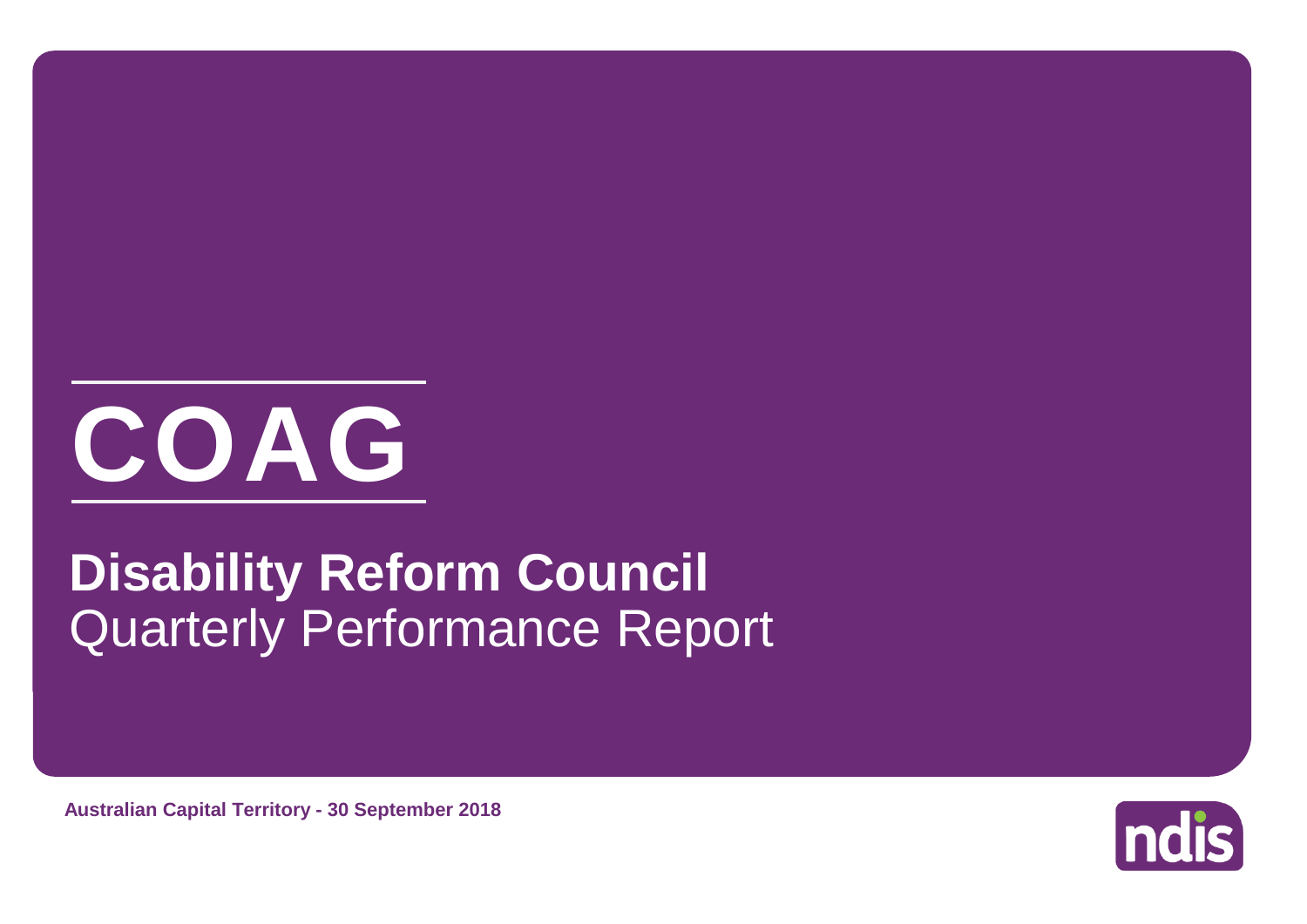

#### **Overview**

l s

**This report is the ninth quarterly report during the NDIS Transition period, which commenced on 1 July 2016.**

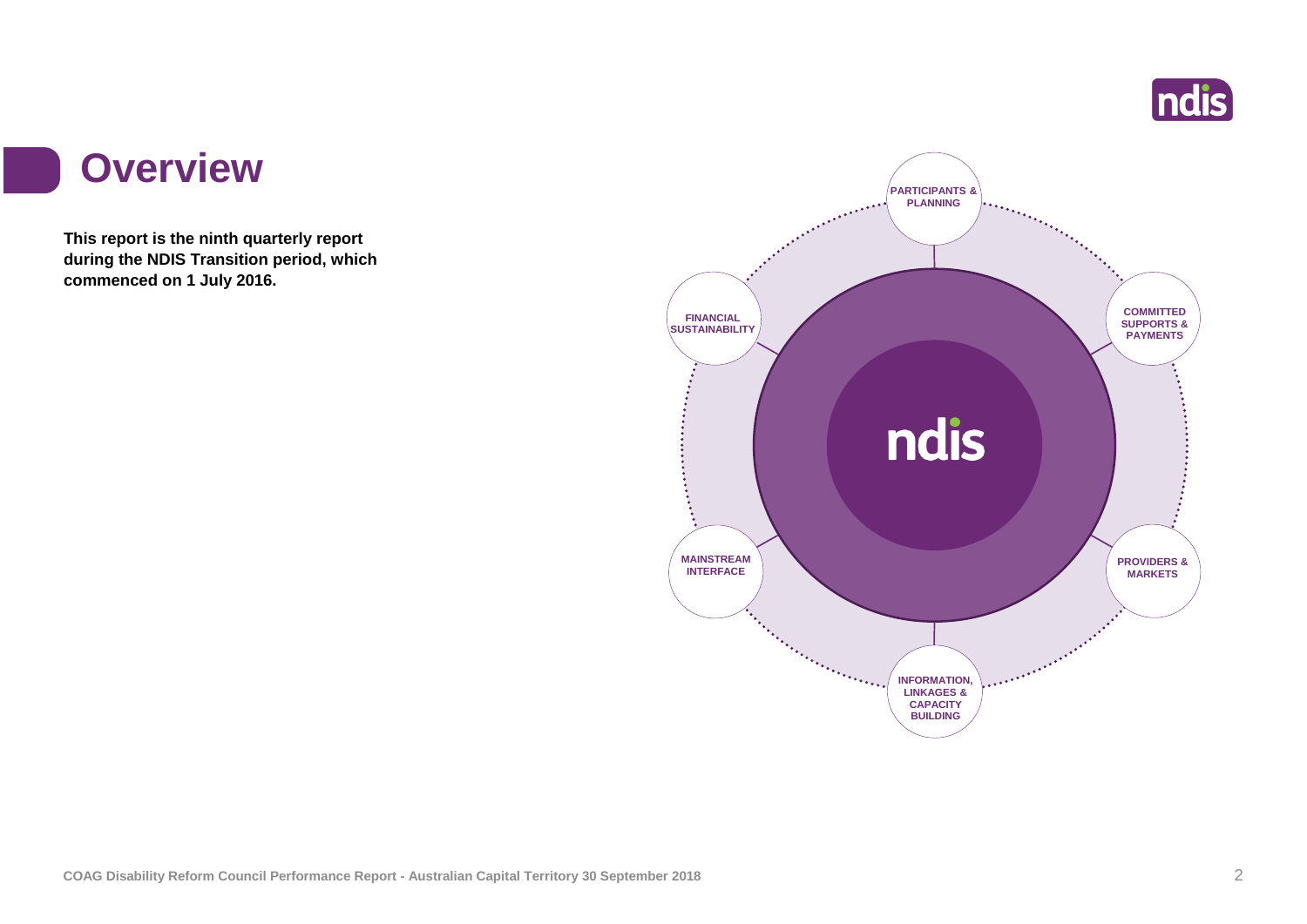

#### **Summary**

| <b>Participants and</b><br><b>Planning</b>                 | <b>Committed Supports</b><br>and Payments                          | <b>Providers and</b><br><b>Markets</b>                         | <b>Mainstream Interface</b>                                                |  |
|------------------------------------------------------------|--------------------------------------------------------------------|----------------------------------------------------------------|----------------------------------------------------------------------------|--|
| 318 additional<br>participants with plans<br>this quarter. | \$613.0 million has been<br>paid to providers and<br>participants: | 1,424 approved providers,<br>a 5% increase for the<br>quarter. | 87% of active participants<br>with a plan approved in<br>2018-19 Q1 access |  |
|                                                            | $\cdot$ \$21.2m in 2014-15,                                        |                                                                | mainstream services.                                                       |  |
| As at 30 September 2018,                                   | • \$116.0m in 2015-16,                                             | 33% of approved                                                |                                                                            |  |
| plans approved and ECEI                                    | $\cdot$ \$192.1m in 2016-17,                                       | providers were active in                                       |                                                                            |  |
| referrals represent 140%                                   | $\cdot$ \$228.7m in 2017-18,                                       | <b>Australian Capital</b>                                      |                                                                            |  |
| of scheme to date                                          | • \$55.0m in 2018-19 to                                            | <b>Territory at 30 September</b>                               |                                                                            |  |
| bilateral estimate met                                     | date.                                                              | 2018, and 67% were yet to                                      |                                                                            |  |
| (1 July 2014 - 30                                          |                                                                    | have evidence of activity.                                     |                                                                            |  |
| September 2018).                                           | Overall,<br>•80% of committed                                      | 80-90% of payments made                                        |                                                                            |  |
| <b>Participant satisfaction</b>                            | supports were utilised in                                          | by the NDIA are received                                       |                                                                            |  |
| has continued to improve                                   | 2014-15,                                                           | by 25% of providers.                                           |                                                                            |  |
| with 98% of participants                                   | • 84% in 2015-16,                                                  |                                                                |                                                                            |  |
| surveyed in the quarter                                    | • 68% in 2016-17,                                                  | 24% of service providers                                       |                                                                            |  |
| rating their satisfaction                                  | $\cdot$ 71% in 2017-18.                                            | are individuals/sole                                           |                                                                            |  |
| with the Agency's                                          | The 2017-18 and 2018-19                                            | traders.                                                       |                                                                            |  |
| planning process as<br>either good or very good.           | experience is still<br>emerging.                                   |                                                                |                                                                            |  |
|                                                            | The higher utilisation in                                          |                                                                |                                                                            |  |
|                                                            | earlier years is                                                   |                                                                |                                                                            |  |
|                                                            | predominantly driven by                                            |                                                                |                                                                            |  |
|                                                            | higher in-kind supports                                            |                                                                |                                                                            |  |
|                                                            | provided.                                                          |                                                                |                                                                            |  |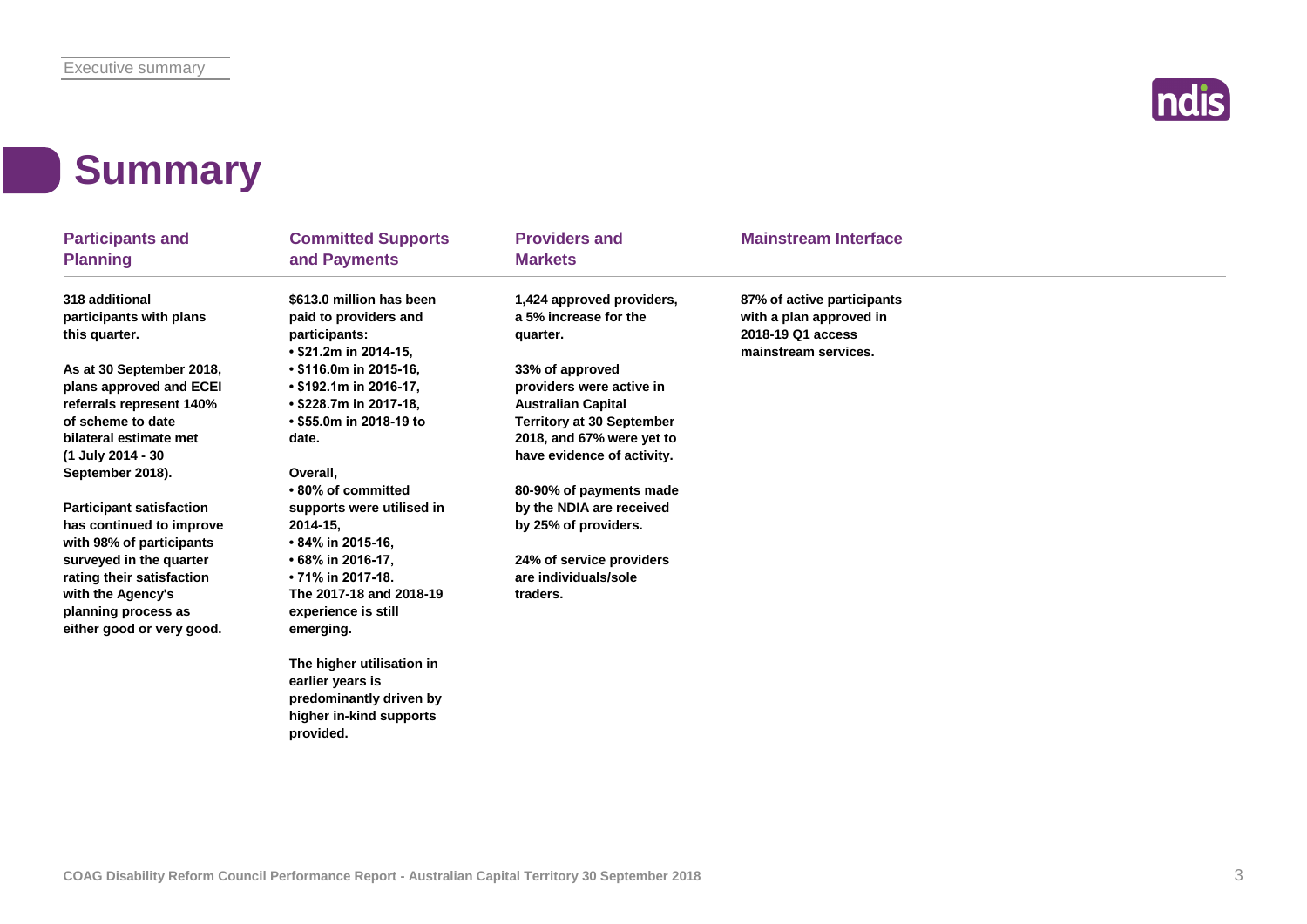# **Participants and Planning**

The NDIS in Australian Capital Territory continues to grow with 318 additional participants with approved plans this quarter.

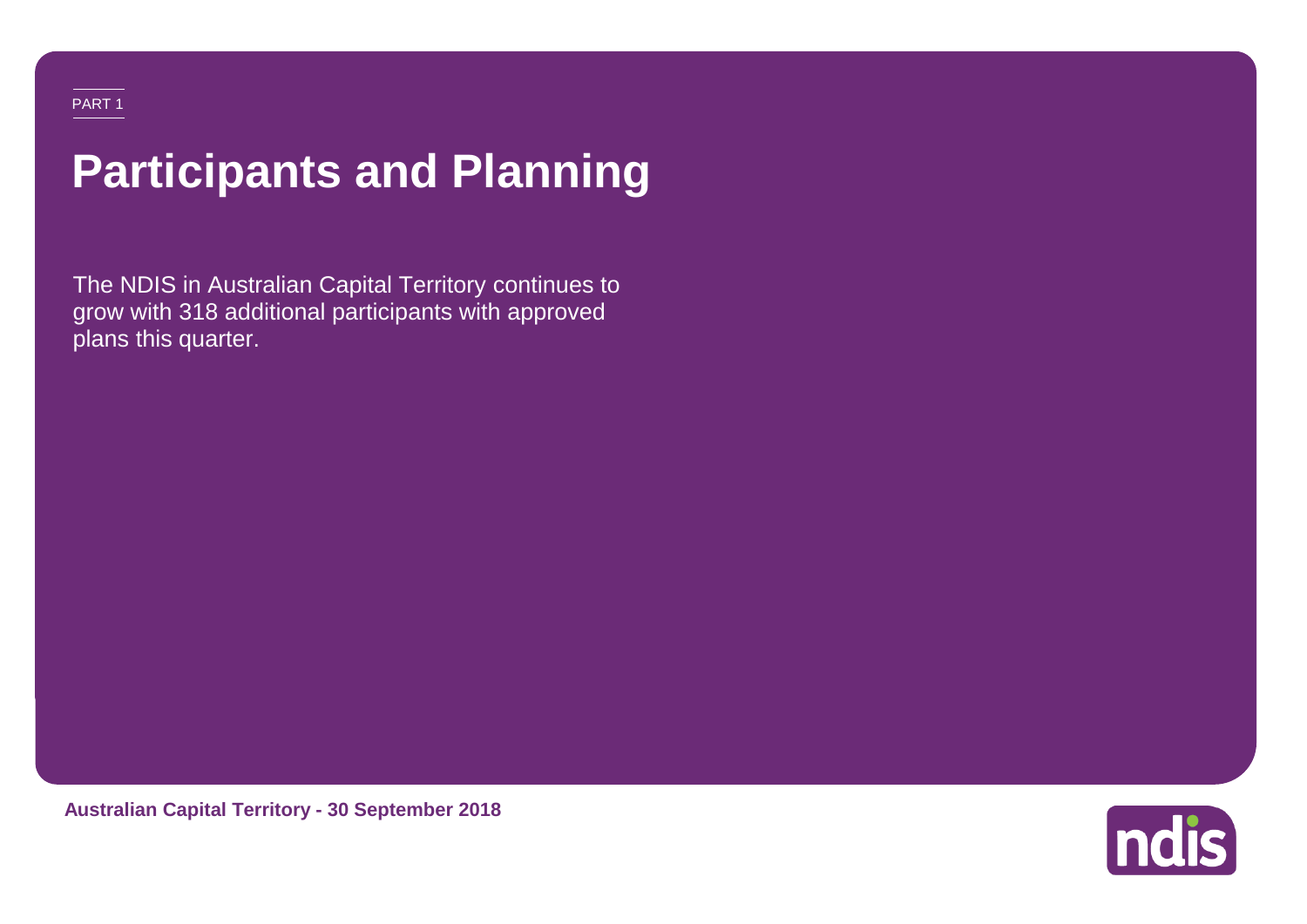# **Summary**

**The NDIS is fully operational in Australian Capital Territory.**



ndis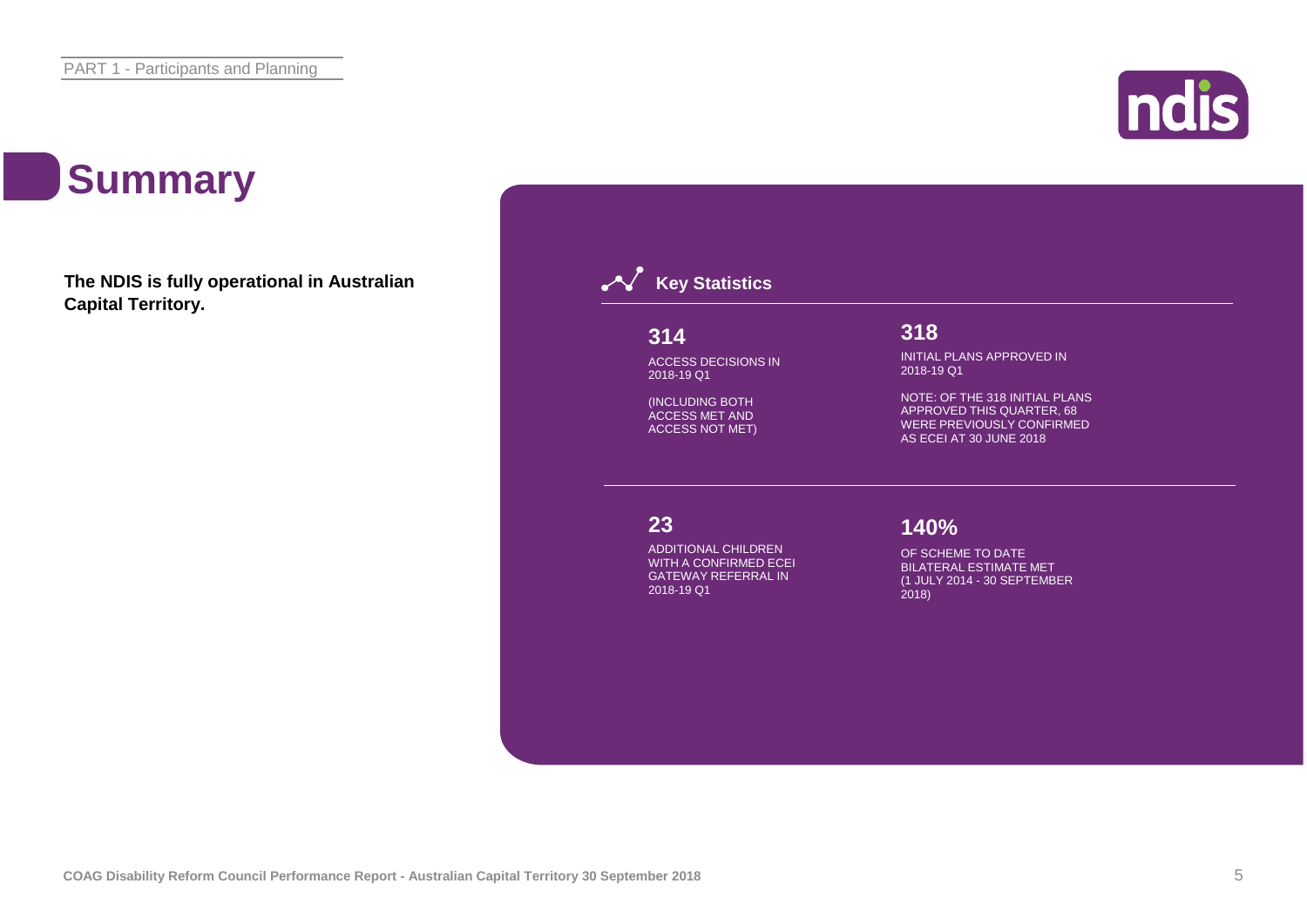

### **Quarterly Intake**

#### **2018-19 Q1**

**Of the 200 participants deemed 'eligible' this quarter 98% were 'New' participants (i.e. had not transitioned from an existing State/Territory or Commonwealth program).**

**Of the 318 plan approvals this quarter, 96% were 'New' participants (i.e. had not transitioned from an existing State/Territory or Commonwealth program), 49% entered with a permanent disability and 68 were previously confirmed as ECEI at 2017-18 Q4.**

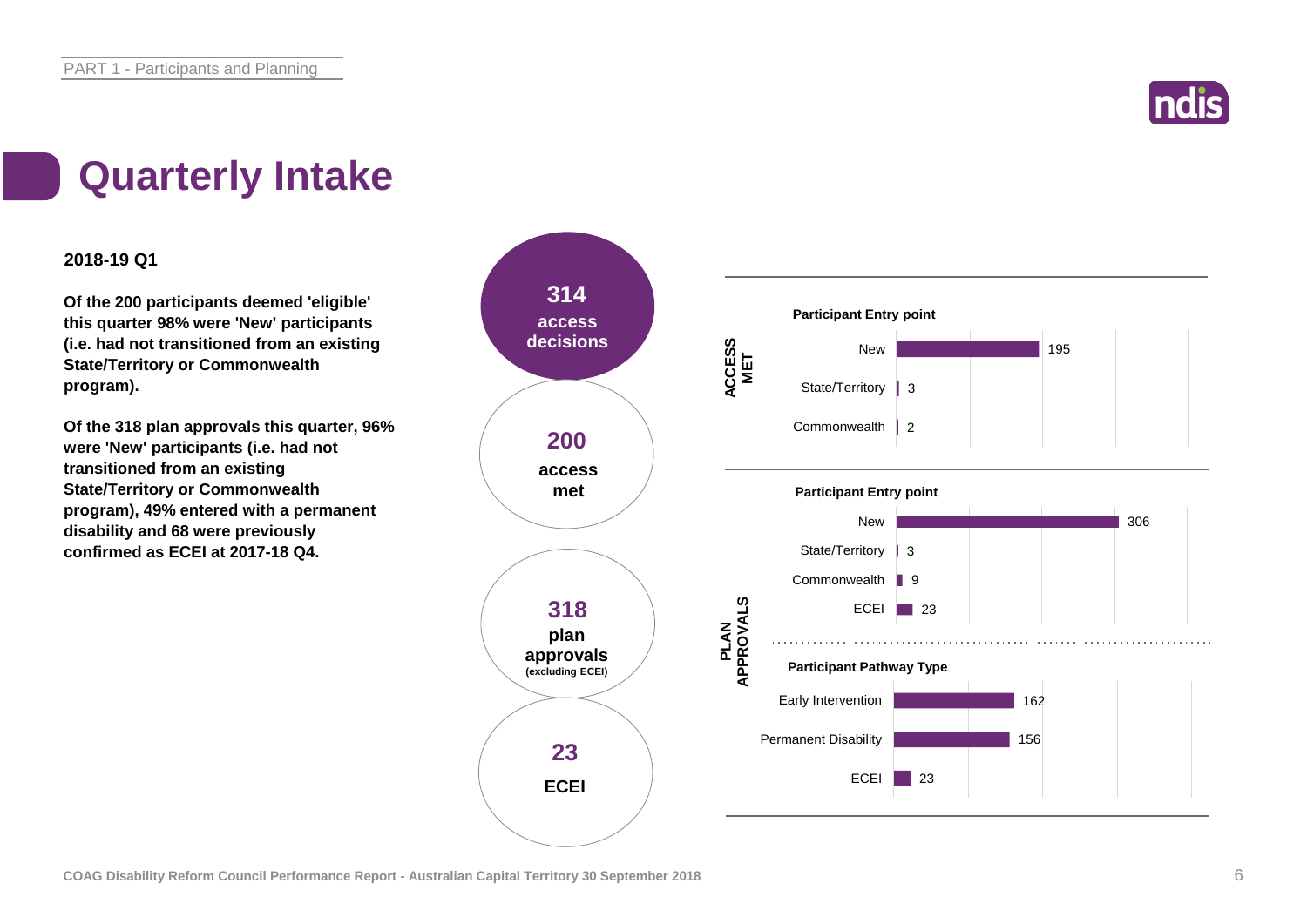

#### **Quarterly Intake Detail**

**Plan approvals as at 30 September 2018**

**Plan approval numbers have increased from 6,759 at the end of 2017-18 Q4 to 7,077 by the end of 2018-19 Q1, an increase of 318 approvals.**

**As at 30 September 2018 there were 30 children with a confirmed ECEI referral bringing the total number to 7,107. Overall, 668 participants with approved plans have exited the Scheme.**

**The ACT has undertaken a review of participants with Early Intervention access type to determine potential to exit, and as a result a high number of children were exited from the Scheme.**

#### **Change in plan approvals between 30 June 2018 and 30 September 2018**



In the quarter of 2018-19 Q1 there were 1,557 plan reviews. This figure relates to all participants who have entered the scheme.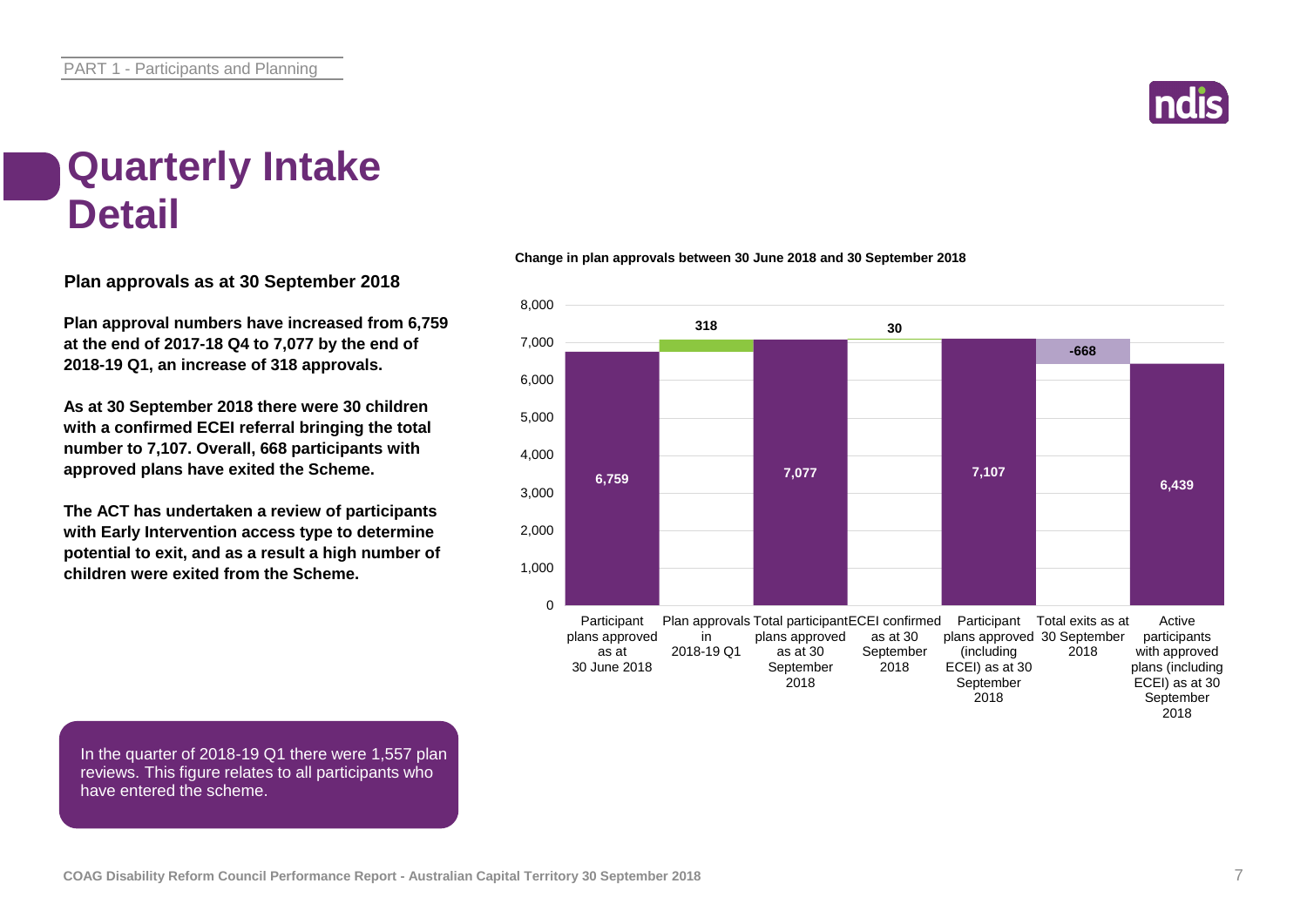

### **Cumulative Position**

**Plan approvals as at 30 Sep 2018**

**As at the end of 2018-19 Q1, the cumulative total number of participants receiving support was 7,107 (including 30 children supported through the ECEI gateway). Of these, 2,877 transitioned from an existing State/Territory program and 258 transitioned from an existing Commonwealth program.**

**Overall, since 1 July 2014, there have been 9,121 people with access decisions.**

Cumulative position reporting is inclusive of trial participants for the reported period and represents participants who have or have had an approved plan.

**Cumulative plan approvals compared with bilateral estimate**



#### **140%**

of scheme to date bilateral estimate met (1 July 2014 - 30 September 2018)

#### **7,077**

plan approvals to date; 7,107 including ECEI confirmed

#### **Plan approvals by participant referral pathway**

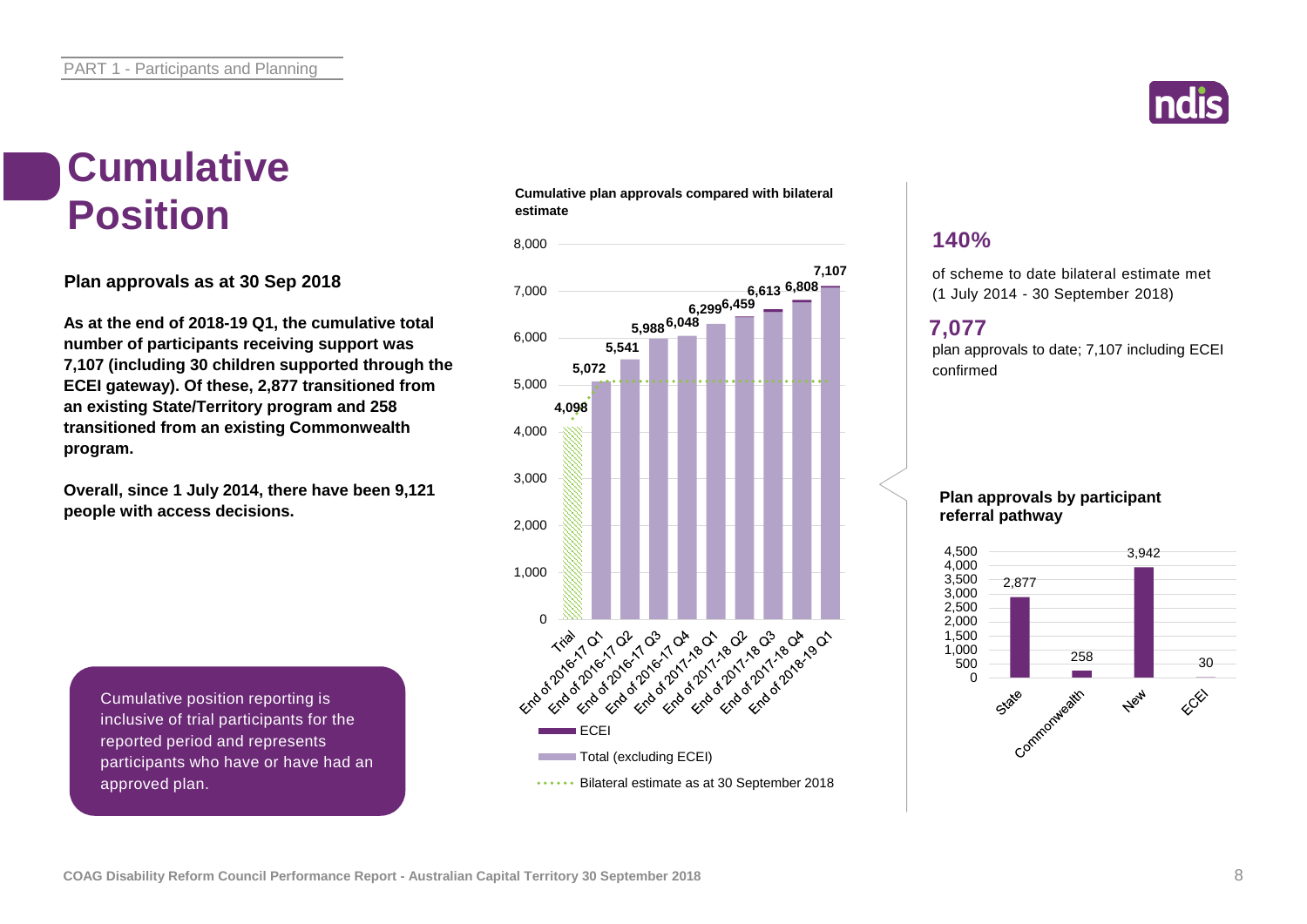

### **Participant Profiles by Age Group**

**Demographic profile of active participants with a plan approved in 2018-19 Q1, compared with plan approvals as at 30 June 2018, by age group.**

**Around 42% of participants entering in this quarter are aged 0 to 6 years. This compares with 13% in prior quarters.**

**Active participants with a plan approved in 2018-19 Q1 by age group**



**% of active participants with a plan approved by age group**



■% of active participants with a plan approved in prior quarters

■% of active participants with a plan approved in 2018-19 Q1

Note: The age eligibility requirements for the NDIS are based on the age as at the access request date. Participants with their initial plan approved aged 65+ have turned 65 since their access request was received.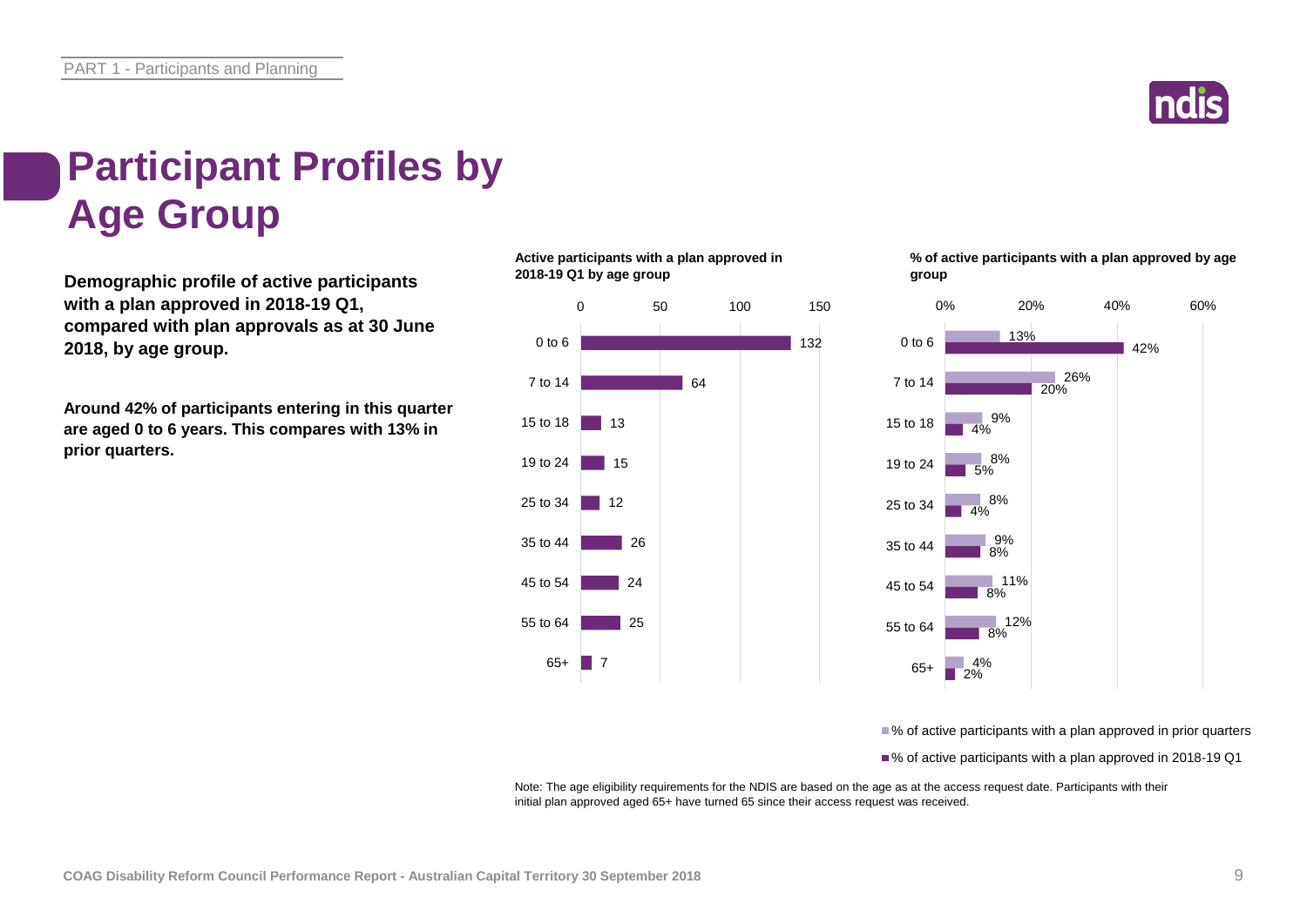

### **Participant Profiles by Disability Group**

**Demographic profile of active participants with a plan approved in 2018-19 Q1, compared with plan approvals as at 30 June 2018, by disability group.**

**30% of participants entering in 2018-19 Q1 have a primary disability group of Autism, compared to 25% in previous quarters.**

**The large proportion of participants entering this quarter with Autism, Developmental Delay and Global Developmental Delay reflects the large proportion of children aged 0-14 entering this quarter.**

#### **Active participants with a plan approved in 2018-19 Q1 by disability group**



**% of active participants with a plan approved by disability group**



■% of active participants with a plan approved in prior quarters

■% of active participants with a plan approved in 2018-19 Q1

Note: Of the 23 active participants identified as having an intellectual disability, 6 (26%), have Down syndrome. Note 2: Since 2017-18 Q1 Developmental Delay and Global Developmental Delay have been reported separately to the Intellectual Disability group.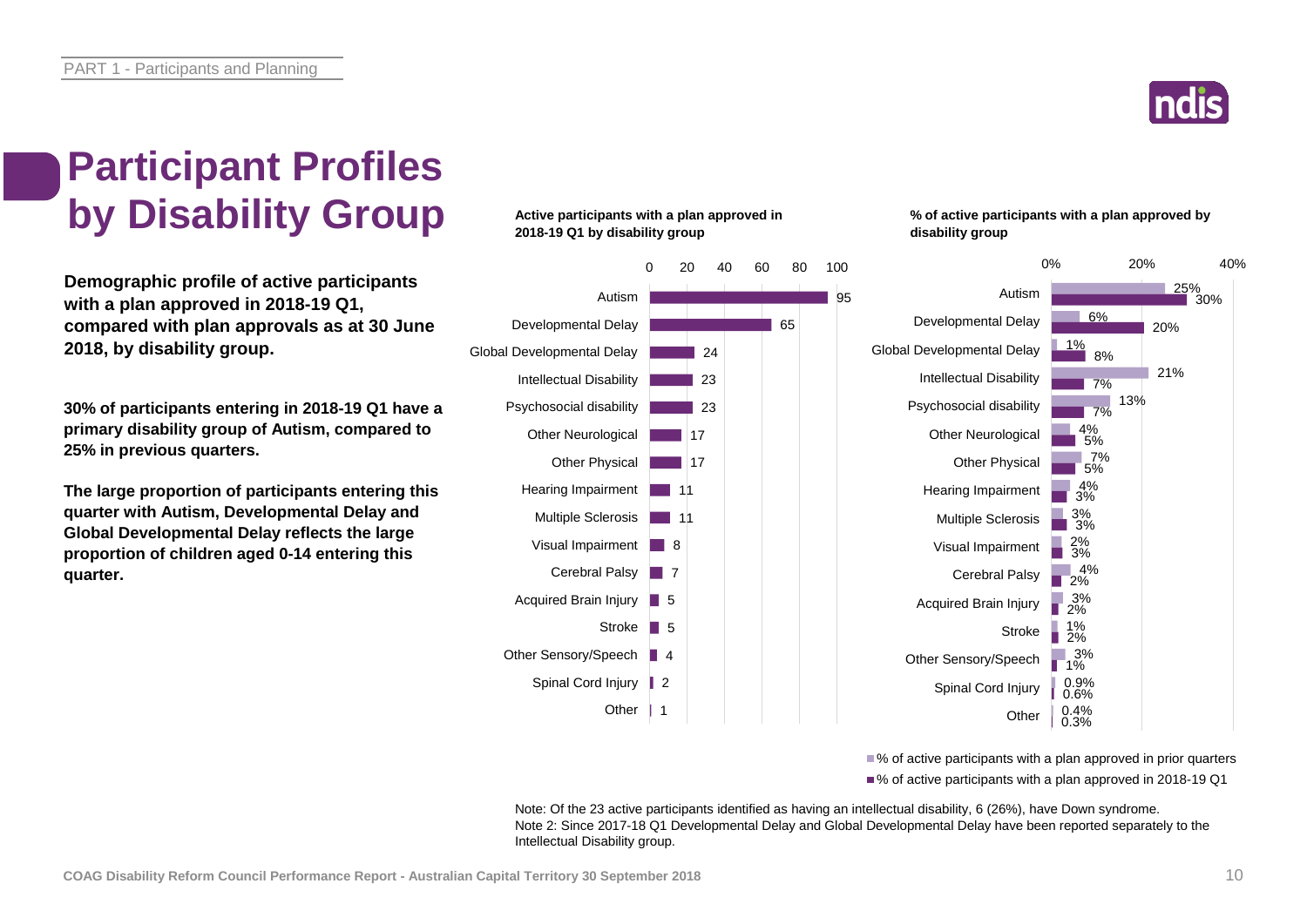

### **Participant Profiles by Level of Function**

**Demographic profile of active participants with a plan approved in 2018-19 Q1, compared with plan approvals as at 30 June 2018, by level of function.**

**For participants with a plan approval in the current quarter:** 

**• 47% of active participants had a relatively high level of function**

**• 42% of active participants had a relatively moderate level of function** 

**• 10% had a relatively low level of function**

**These relativities are within the NDIS participant population, and not comparable to the general population.**

**% of active participants with a plan approved by level of function**

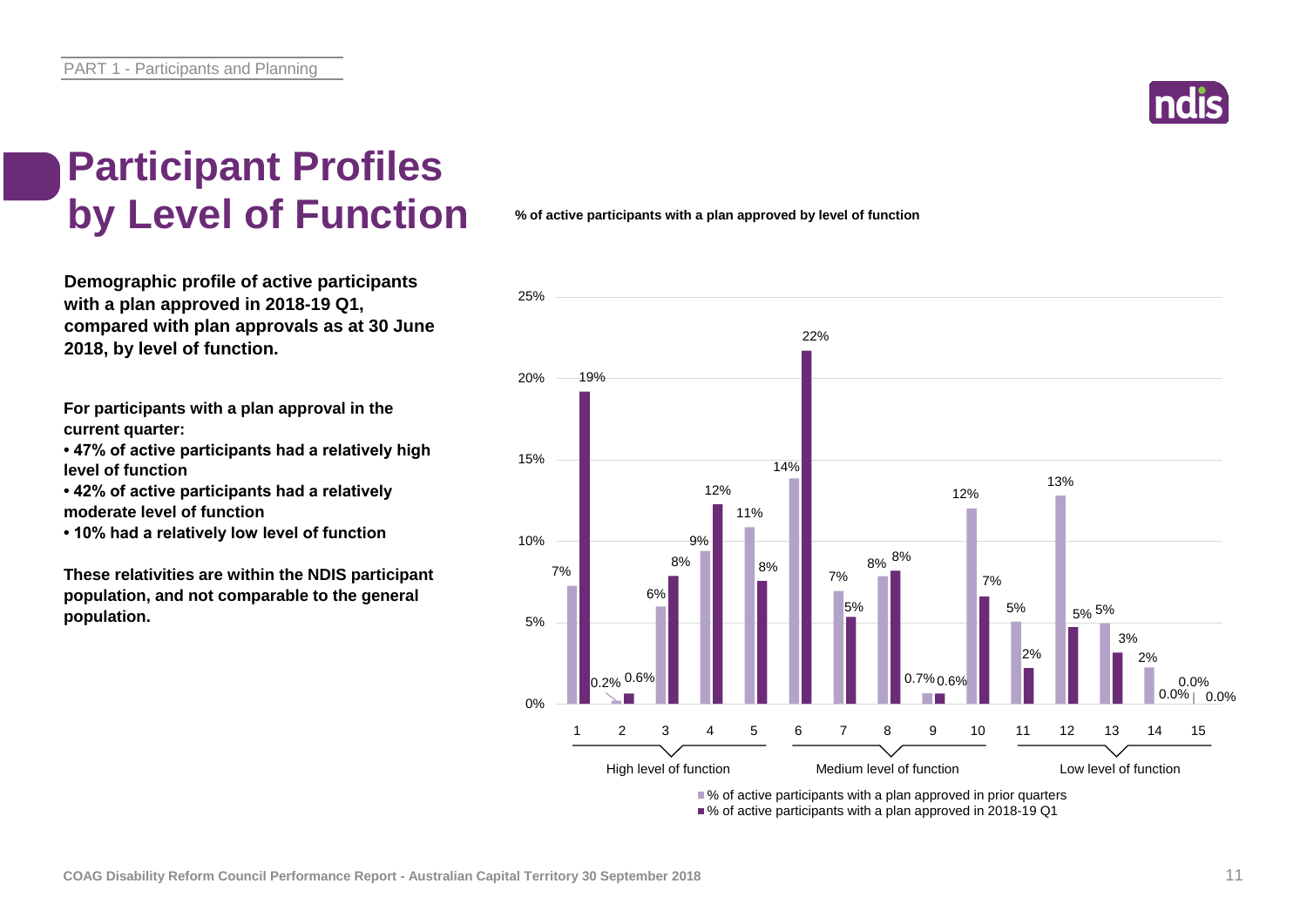

### **Participant Profiles by Gender**

**Demographic profile of active participants with a plan approved in 2018-19 Q1, compared with plan approvals as at 30 June 2018, by gender.**

**The majority of participants are males.**

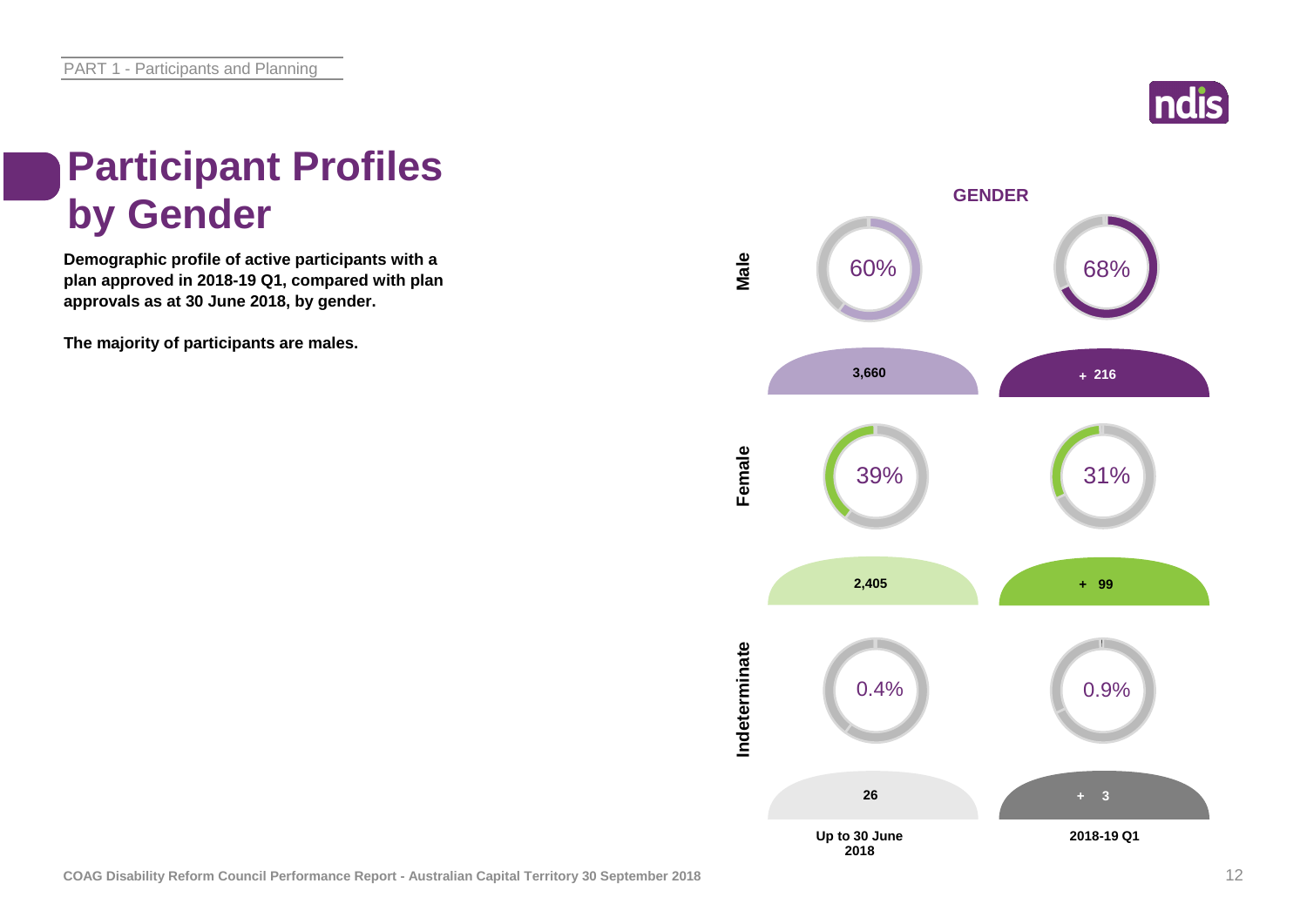### **Participant Profiles**

**Demographic profile of active participants with a plan approved in 2018-19 Q1, compared with plan approvals as at 30 June 2018.**

**Of the participants with a plan approved in 2018-19 Q1:**

**• 4.4% were Aboriginal or Torres Strait Islander, compared with 4.2% for prior periods.**

**• 0 were Young people in residential aged care, compared with 0.7% for prior periods.**

**• 11.9% were Culturally and linguistically diverse, compared with 10.1% for prior periods.**





92.1%

92.8%

99.3%

100.0%

87.8%

87.7%

■2018-19 Q1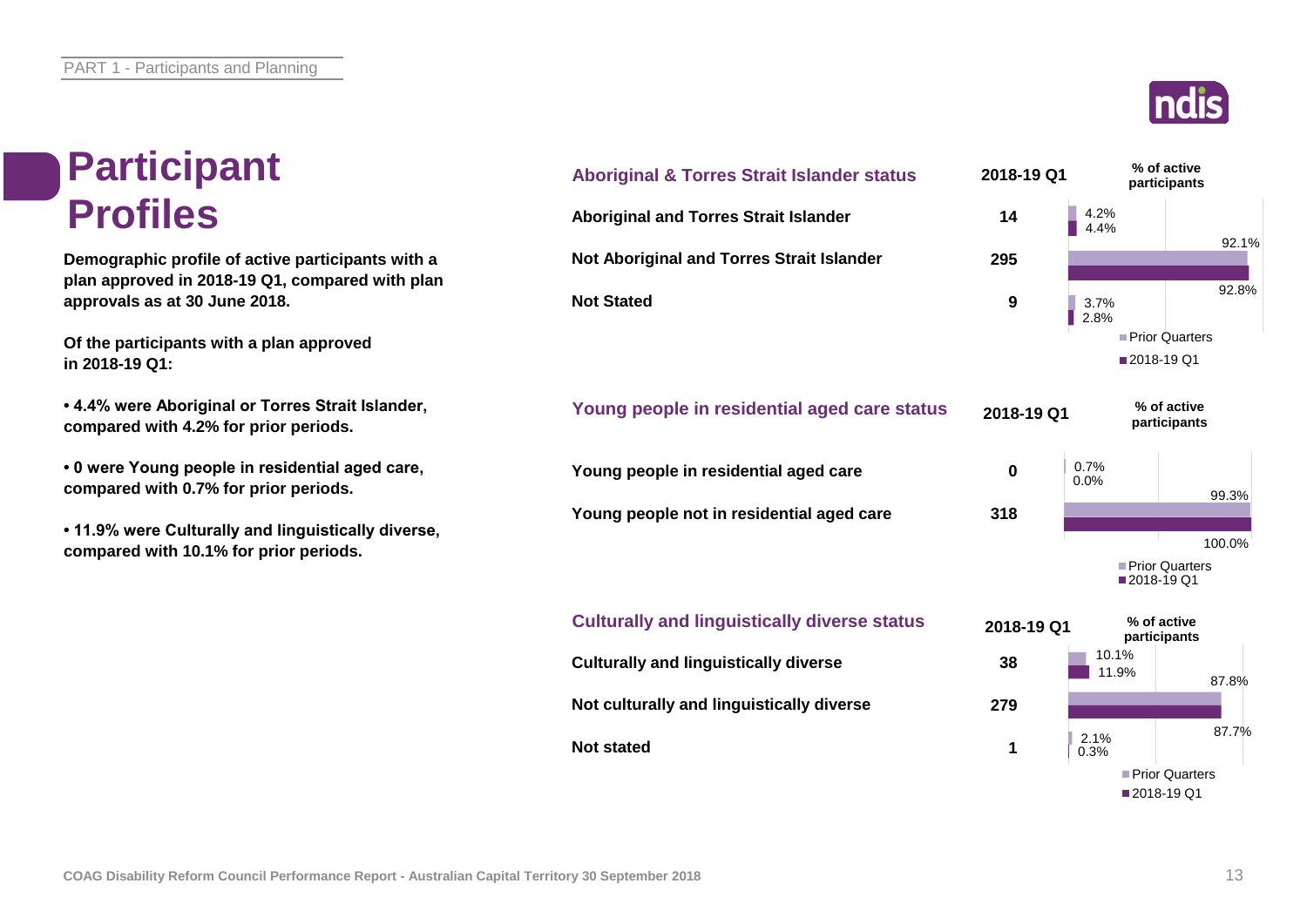

### **Plan Management Support Coordination**

**The proportion of participants who are fully or partly self-managing their plan was higher in 2018-19 Q1 (40%), compared with prior quarters of transition (37%).** 

**30% of participants who have had a plan approved in 2018-19 Q1 have support coordination in their plan, compared to 41% in prior quarters of transition.**

**Support Coordination**



**Prior quarters (transition only)**

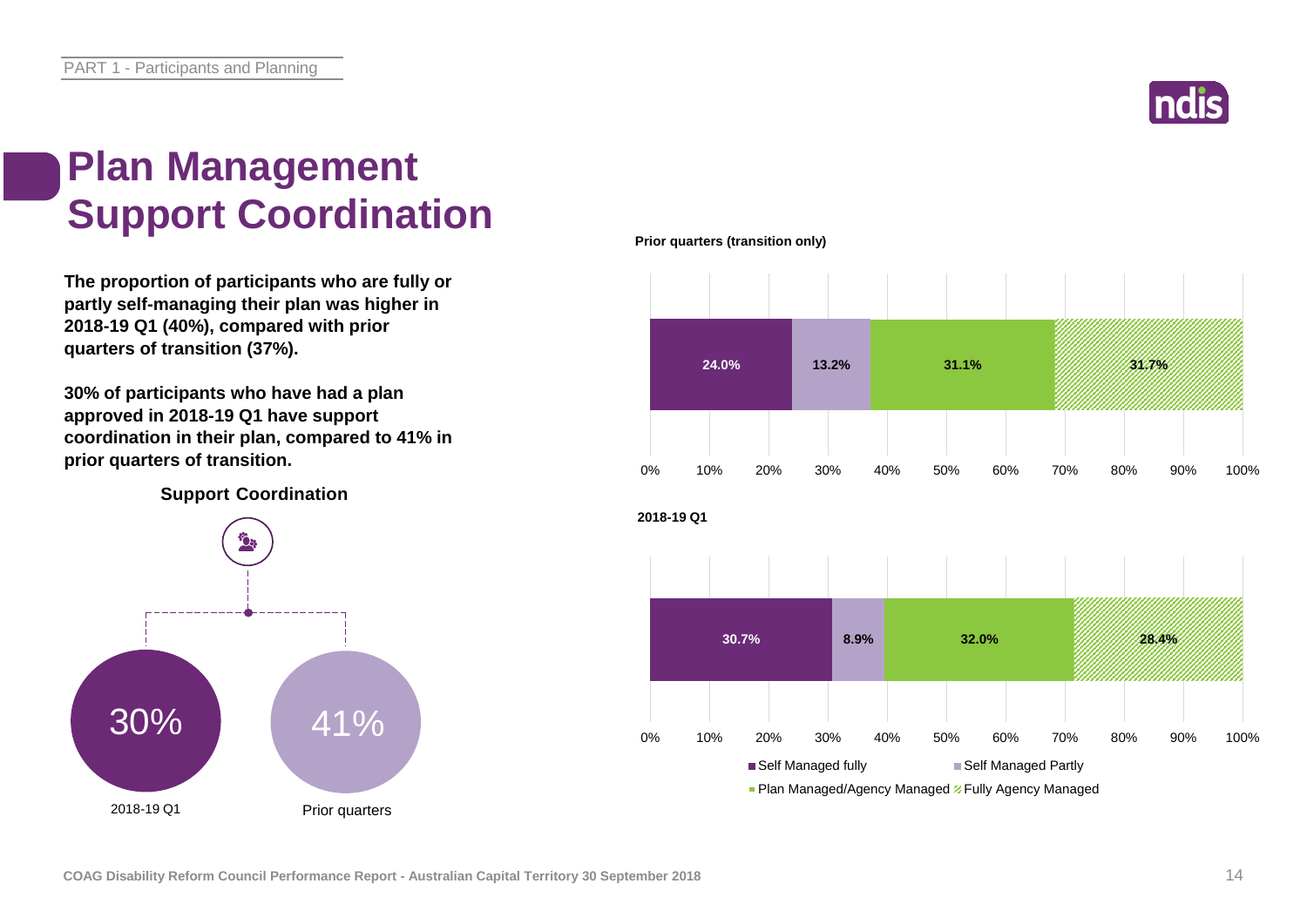

### Plan Activation **Activation**

**Plan activation refers to the amount of time between plan approval and the commencement of the participant receiving support.**

**The percentage of plans activated within 90 days of approval were:** 

- **74% of plans approved in prior quarters**
- **71% of plans approved in 2017-18 Q3.**







Note: Plans approved after the end of 2017-18 Q3 have been excluded from the charts. They are relatively new and it is too early to examine their durations to activation.

Plan activation can only be approximated using data on payments. As there is a lag between when support is provided and payments made, these statistics are likely to be conservative. That is, it is likely that plan activation is faster than presented. Further, in-kind supports have been excluded from the calculation, which contributes to the conservative figures.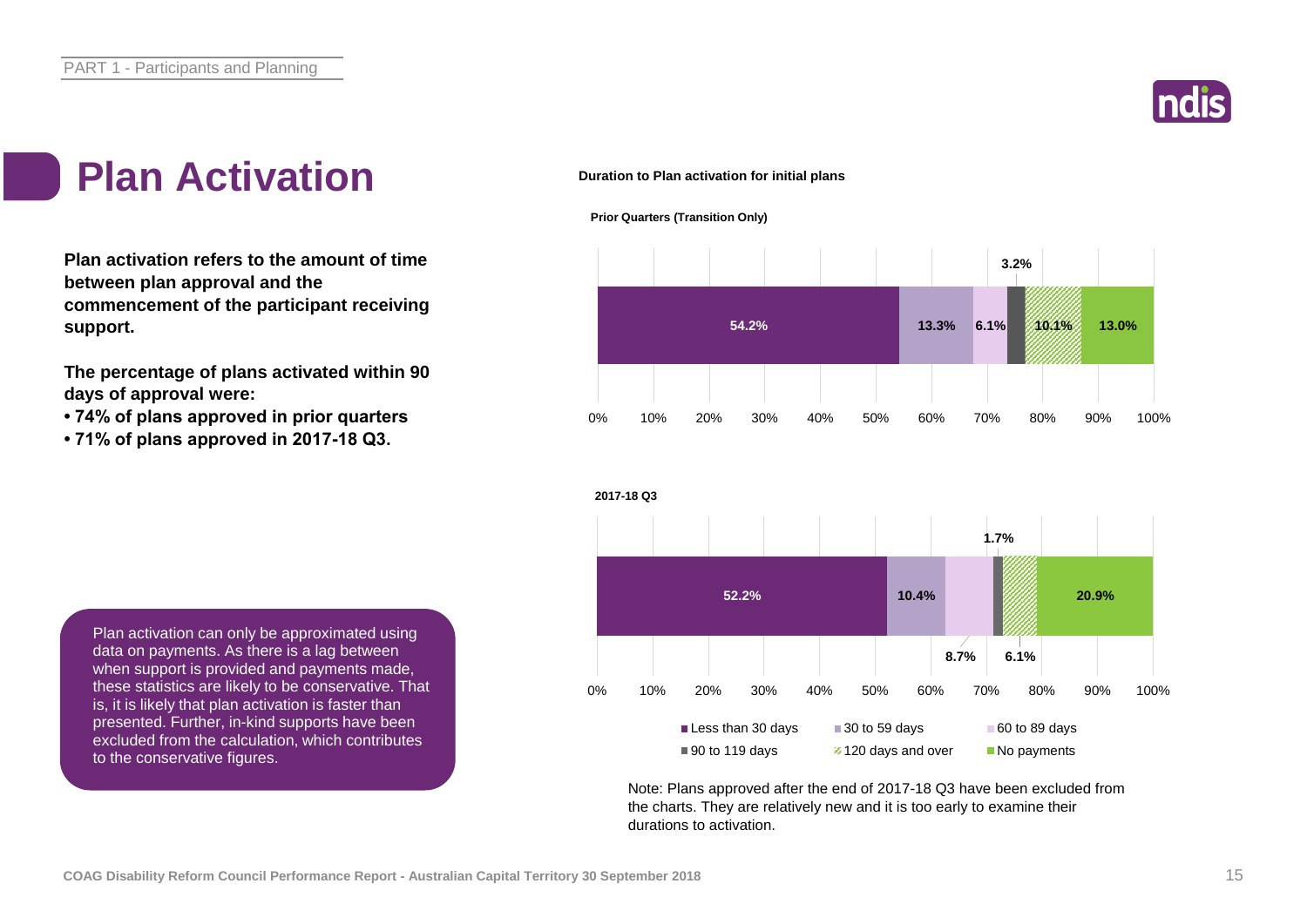#### **Participant Outcomes**

**Selected key baseline indicators for participants Information was collected from 87% of participants who have received their initial plan since 1 July 2016 (baseline outcome measures).**

**• 63% of participants aged 0 to before school are able to make friends outside of family/carers, compared to 69% of participants from school age to 14**

**• 59% of participants aged 0 to before school are engaged in age appropriate community, cultural or religious activities, compared to 35% - 47% for other age groups**

**• 79% of participants from school age to 14 attend school in a mainstream class, compared to 63% of participants aged 15 to 24**

**• 31% of participants aged 25 and over have a paid job, compared to 28% of participants aged 15 to 24 • 78% of participants aged 25 and over choose what they do every day, compared to 61% of participants aged 15 to 24**

#### 63% 59% 69% 47% 79% 35% 37% 63% 28% 61% 31% 78% 0% 10% 20% 30% 40% 50% 60% 70% 80% 90% % able to make friends % in age appropiate % attending school in outside of family (or community, cultural or carers) religious activities mainstream class % with a paid job % that choose what they do every day

 $\Box$  0 to before school  $\Box$  School to 14  $\Box$  15 to 24  $\Box$  25 and over



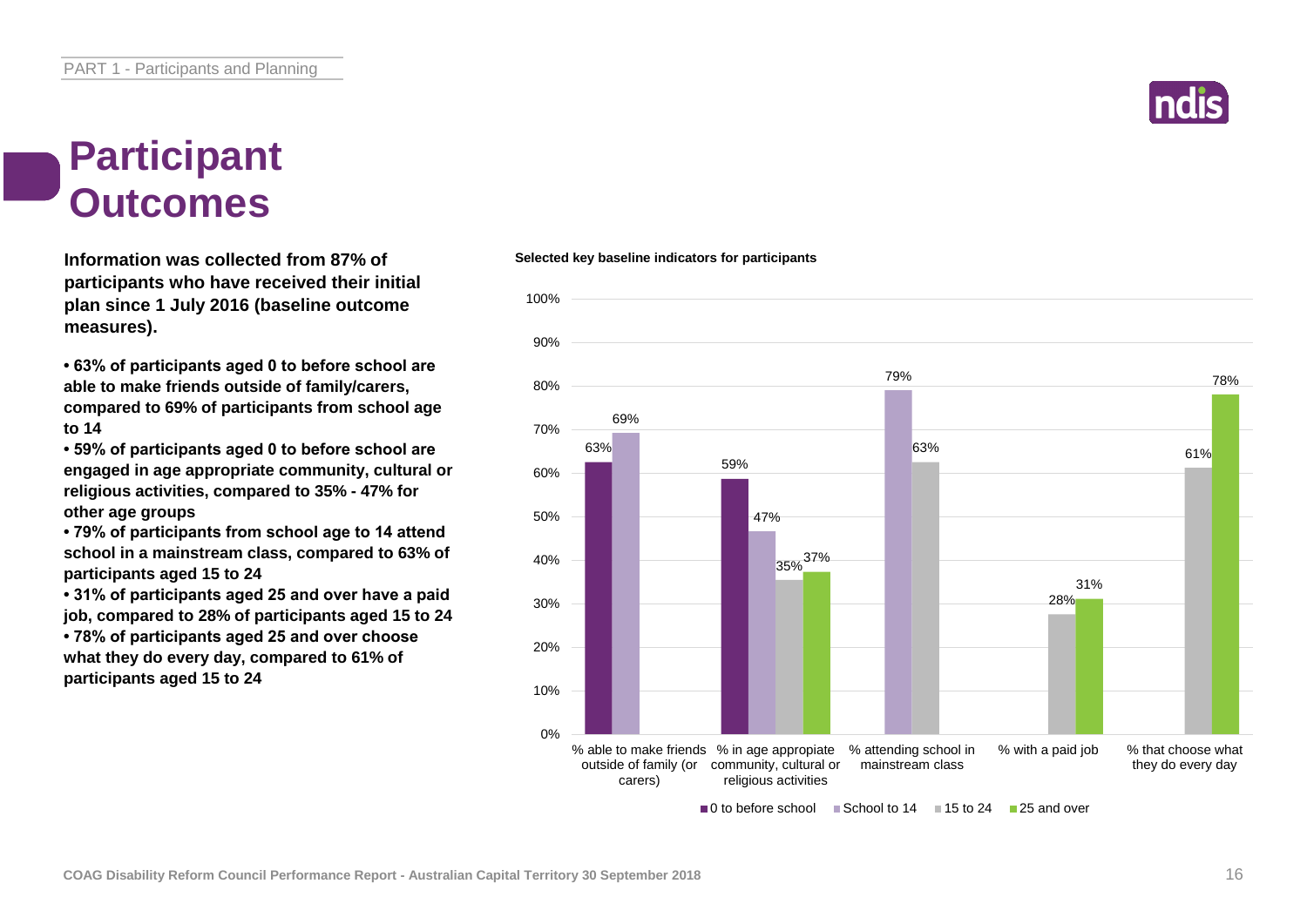### **Family/Carers Outcomes**

**The percentage of participants' family/carers:**

**• working in a paid job was highest for participants aged 15 to 24 (68%)**

**• able to advocate for their child/family member** 

**was highest for participants aged 0 to 14 (85%) • who have friends and family they can see as often as they like was similar for all three age groups (50-51%)**

**• who feel in control selecting services was highest for participants aged 15 to 24 (54%) • who support/plan for their family member through life stage transitions was highest for participants aged 0 to 14 (88%)**

#### **Selected key baseline indicators for families and carers of participants**



 $\blacksquare$ 0 to 14  $\blacksquare$  15 to 24  $\blacksquare$  25 and over

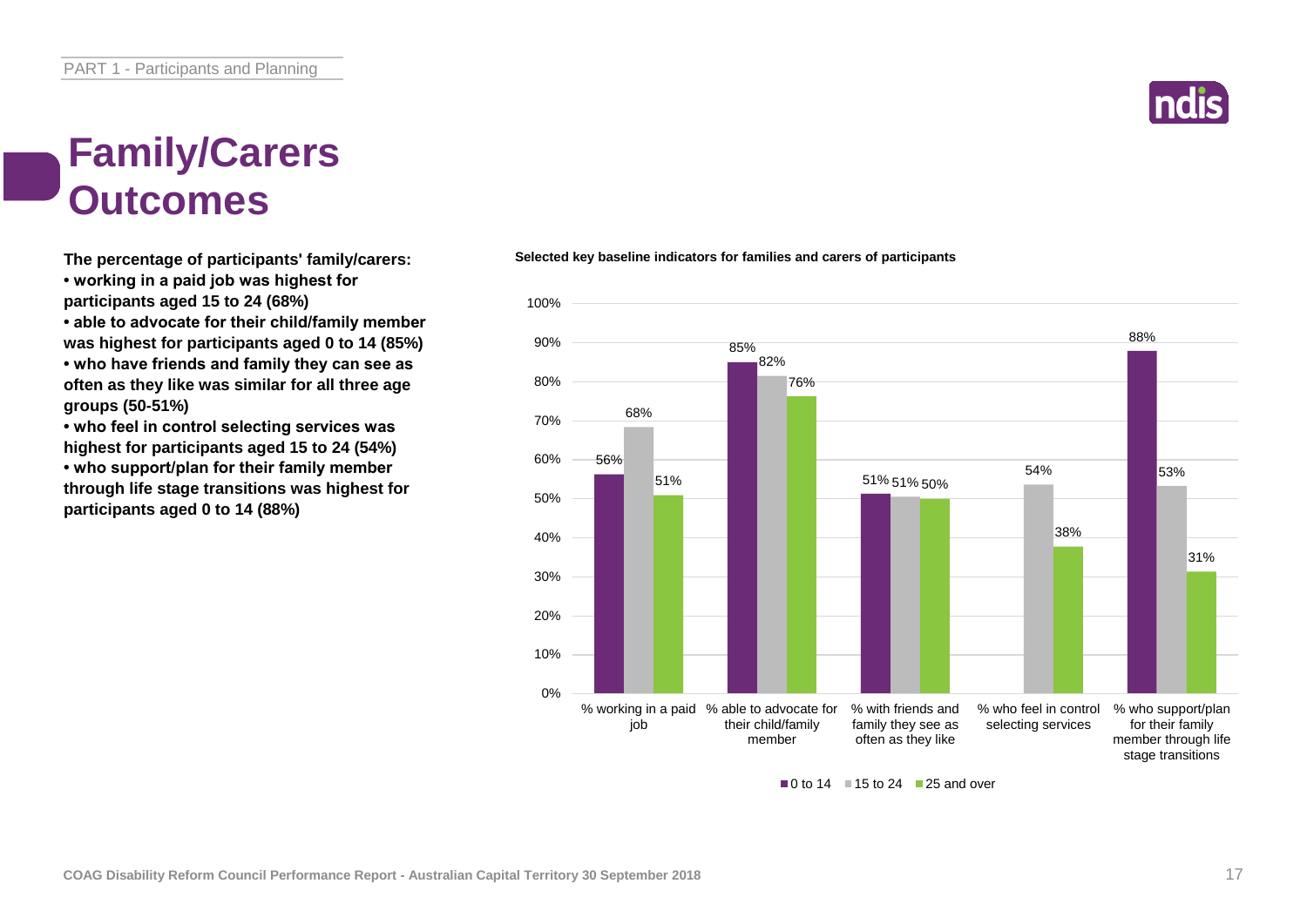

#### **Has the NDIS helped? Participants**

**Perceptions of whether the NDIS has helped.**

**Participants who entered the Scheme between 1 October 2016 and 30 September 2017 and had a plan review approximately one year later were asked questions about whether the NDIS had helped them.**

**The percentage responding 'Yes' was highest for the domain of Daily Living for all age groups.** 

**The national report includes data on participants who entered the Scheme in 2016-17 Q1 and were asked questions about whether the NDIS had helped them at the end of their second year of the Scheme (as well as at the end of their first year in the Scheme). This gives an indication of the effect of the NDIS on participants over a longer period of time. As only one quarter of data is available, results by State/Territory are not yet available.**

#### **"Has the NDIS helped?" questions for participants**

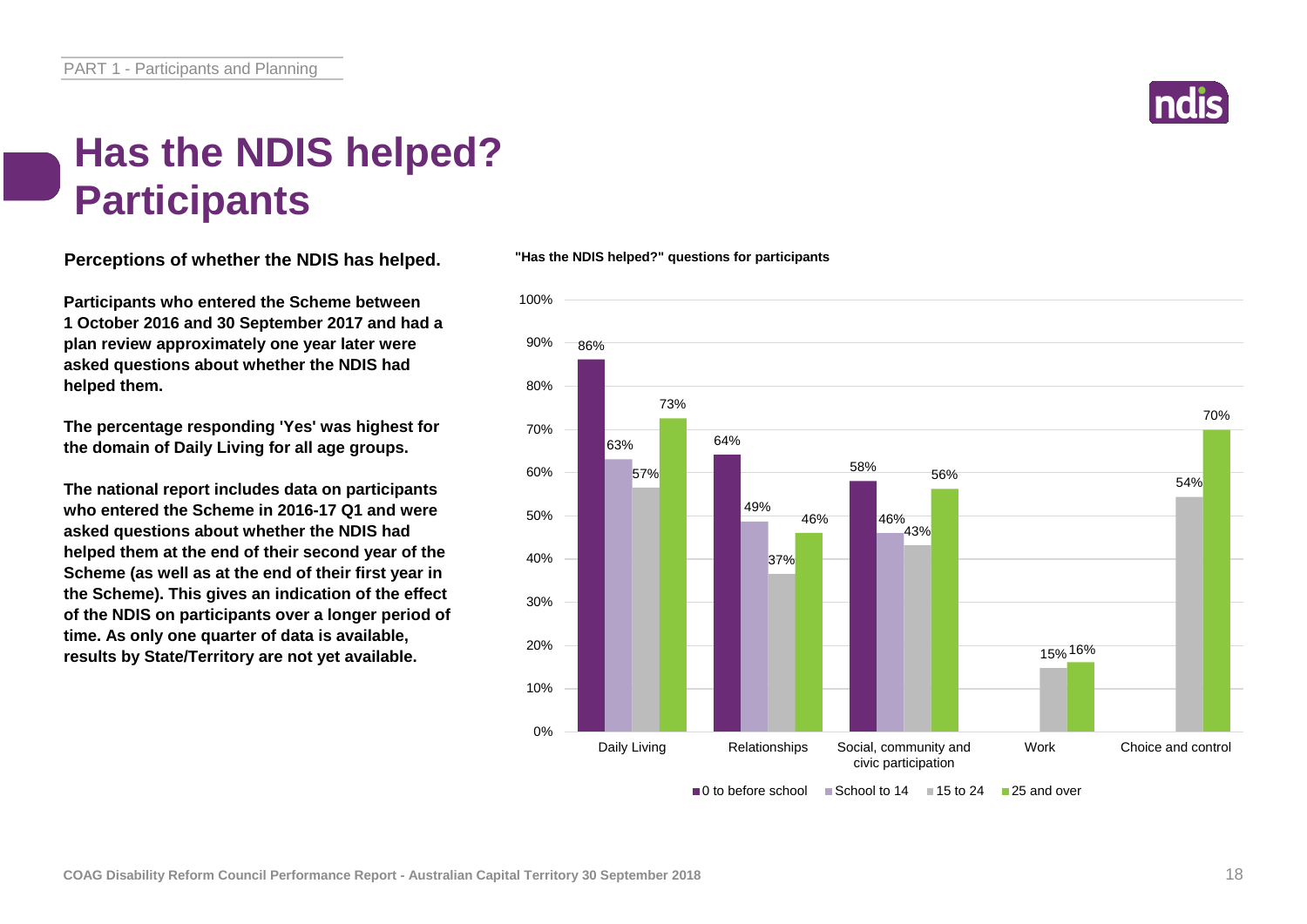### **Has the NDIS helped? Family/Carers**

**Perceptions of whether the NDIS has helped.**

**Families and carers of participants who entered the Scheme between 1 October 2016 and 30 September 2017 and had a plan review approximately one year later were asked questions about whether the NDIS had helped them.**

**The NDIS has helped families and carers of participants most with life stage transitions and to feel supported.**



**"Has the NDIS helped?" questions for families and carers of participants**



 $\blacksquare$ 0 to 14  $\blacksquare$  15 and over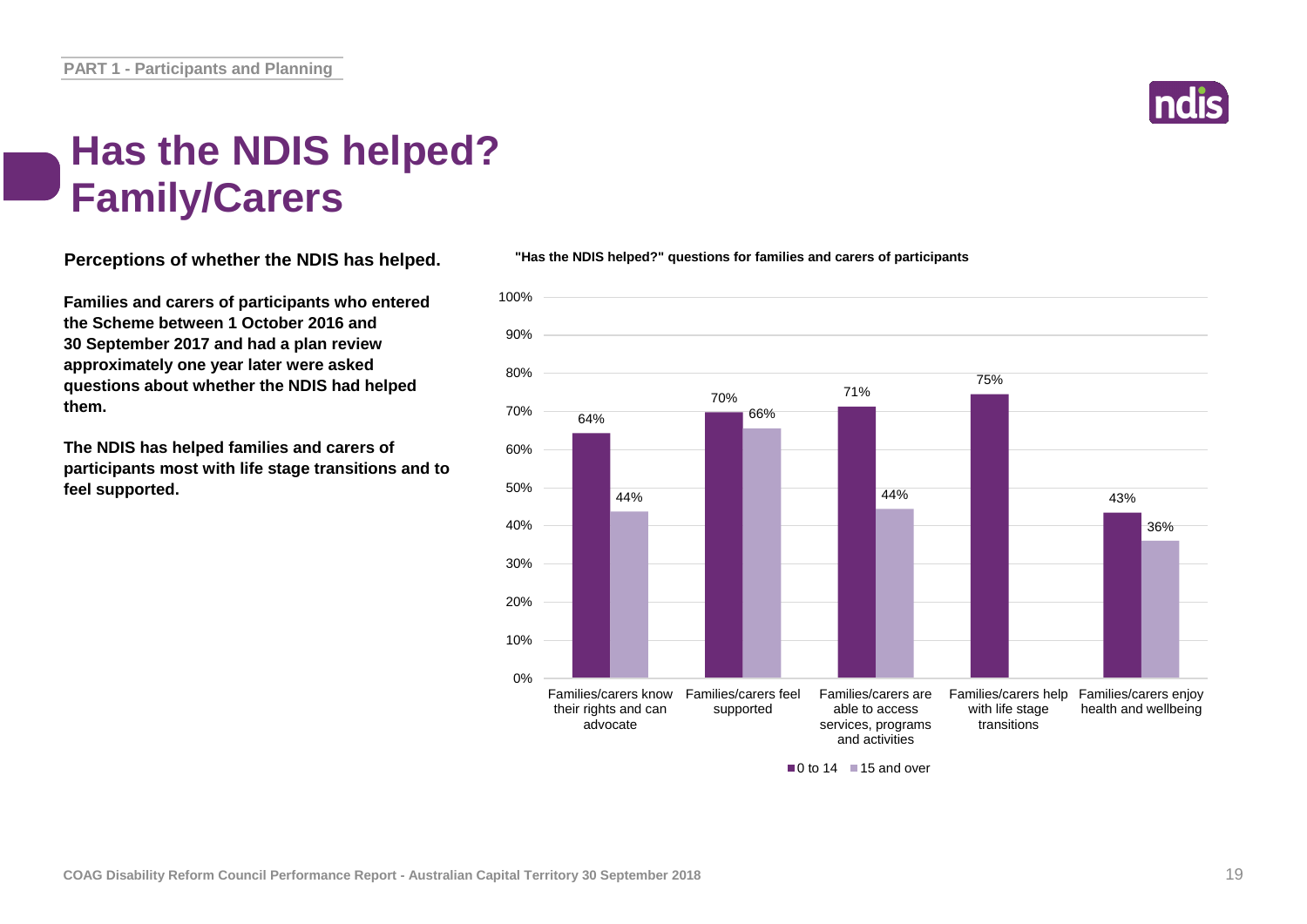

### **Participant Satisfaction**

**98% of participants rated their satisfaction with the Agency's planning process as either good or very good in the current quarter. This is a significant improvement since the early quarters of transition.** 

**The Participant Pathway Review aims to improve the participant experience.**

**A new participant satisfaction survey has been developed. Going forward it will better record the experience of NDIS participants, and their families and carers, at different stages of the participant pathway.**

> Participant satisfaction dropped in the early quarters of 2016-17, but was in line with trial experience this quarter.

**Proportion of participants describing satisfaction with the Agency's planning process as good or very good - by quarter**



Note: Participant satisfaction results are not shown if there is insufficient data in the group.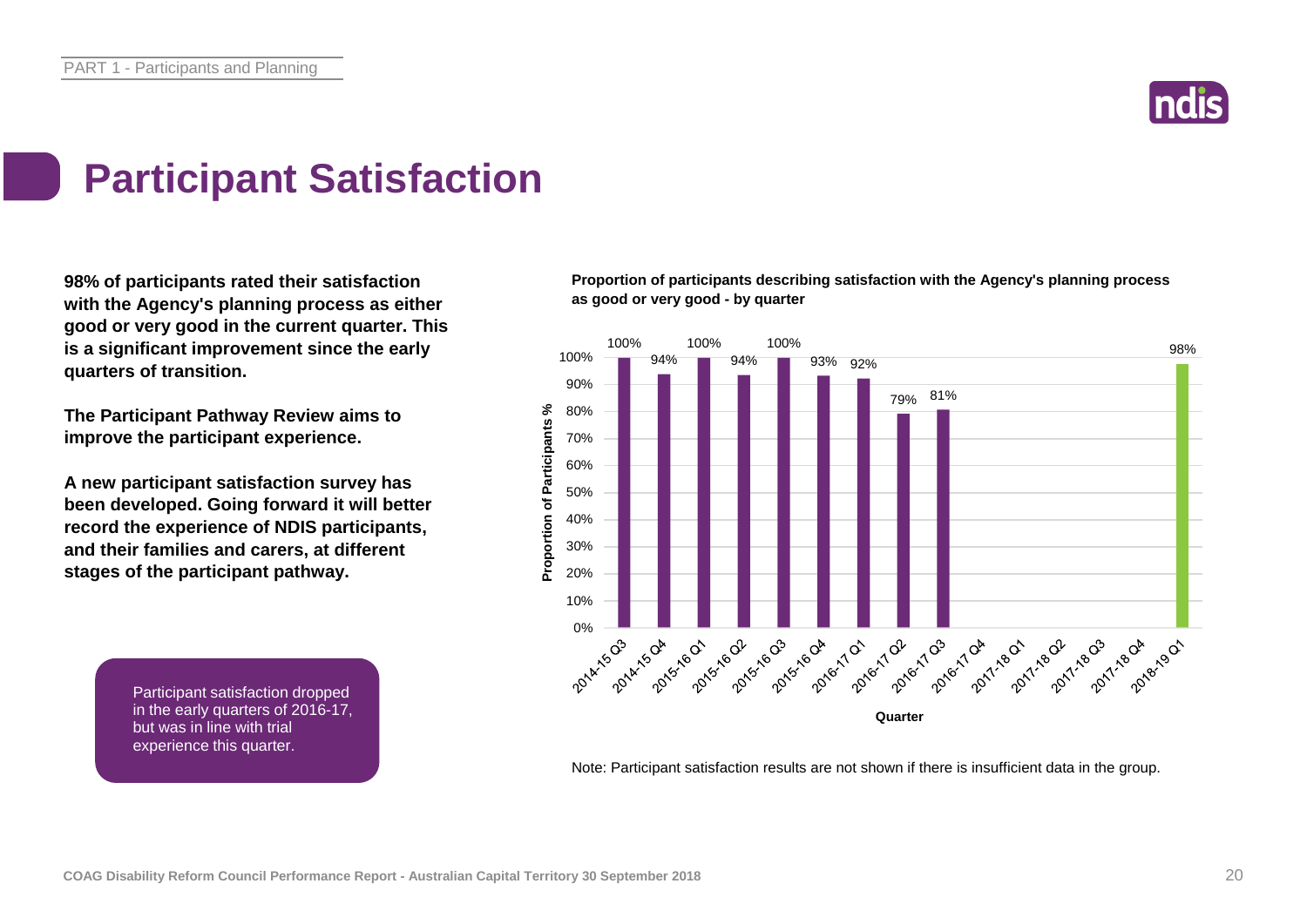# **Committed Supports and Payments**

Both committed and paid supports to participants are increasing in line with the growing scheme.

Overall, \$21.2m has been paid to providers and participants for supports provided in 2014-15, \$116.0m in 2015-16, \$192.1m in 2016-17, \$228.7m in 2017-18 and \$55.0m in 2018-19 Q1.



**Australian Capital Territory - 30 September 2018**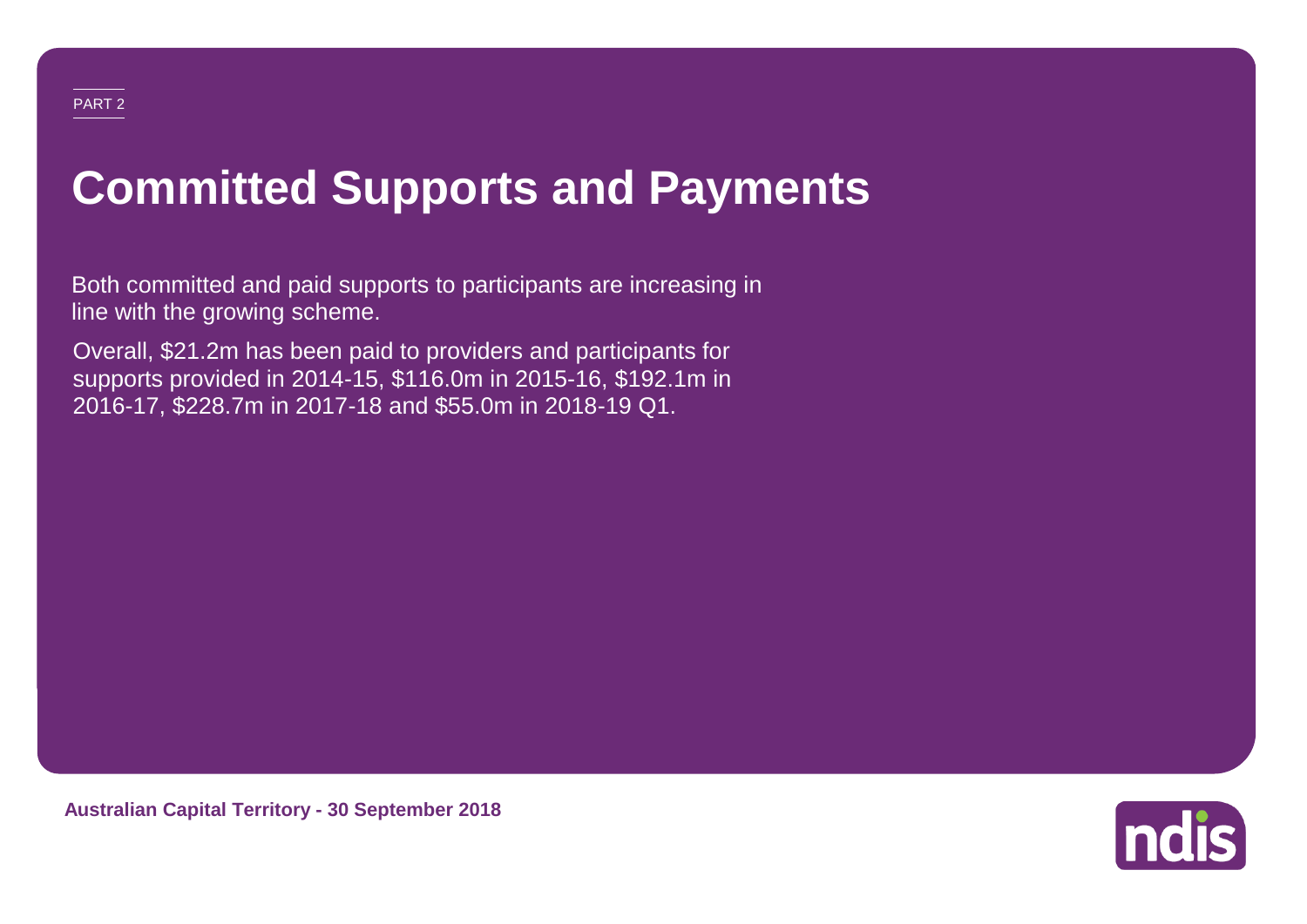# **Summary**

**This section presents information on the amount committed in plans and payments to service providers and participants.**

| \$767.7                                                                                                                                                                                | \$89.7                                                                     |                                                                                                                                 |
|----------------------------------------------------------------------------------------------------------------------------------------------------------------------------------------|----------------------------------------------------------------------------|---------------------------------------------------------------------------------------------------------------------------------|
| <b>MILLION OF</b><br><b>COMMITTED</b><br><b>SUPPORTS IN</b><br><b>RESPECT OF PRIOR</b><br><b>FINANCIAL YEARS</b><br><b>INCLUDING TRIAL</b>                                             | <b>MILLION OF</b><br><b>SUPPORTS IN</b><br><b>RESPECT OF</b><br>2018-19 Q1 |                                                                                                                                 |
| \$21.2M HAS BEEN PAID TO<br><b>PROVIDERS AND PARTICIPANTS FOR</b><br>SUPPORTS PROVIDED IN 2014-15.<br>\$116.0M IN 2015-16, \$192.1M IN 2016-<br>17, \$228.7M IN 2017-18 AND \$55.0M IN |                                                                            | <b>OVERALL, 80% OF COMMITTED</b><br>SUPPORTS WERE UTILISED IN 2014-15,<br>84% IN 2015-16, 68% IN 2016-17 AND<br>71% IN 2017-18. |
| 2018-19 Q1.                                                                                                                                                                            |                                                                            | THE 2017-18 AND 2018-19 EXPERIENCE<br><b>IS STILL EMERGING.</b>                                                                 |

ndis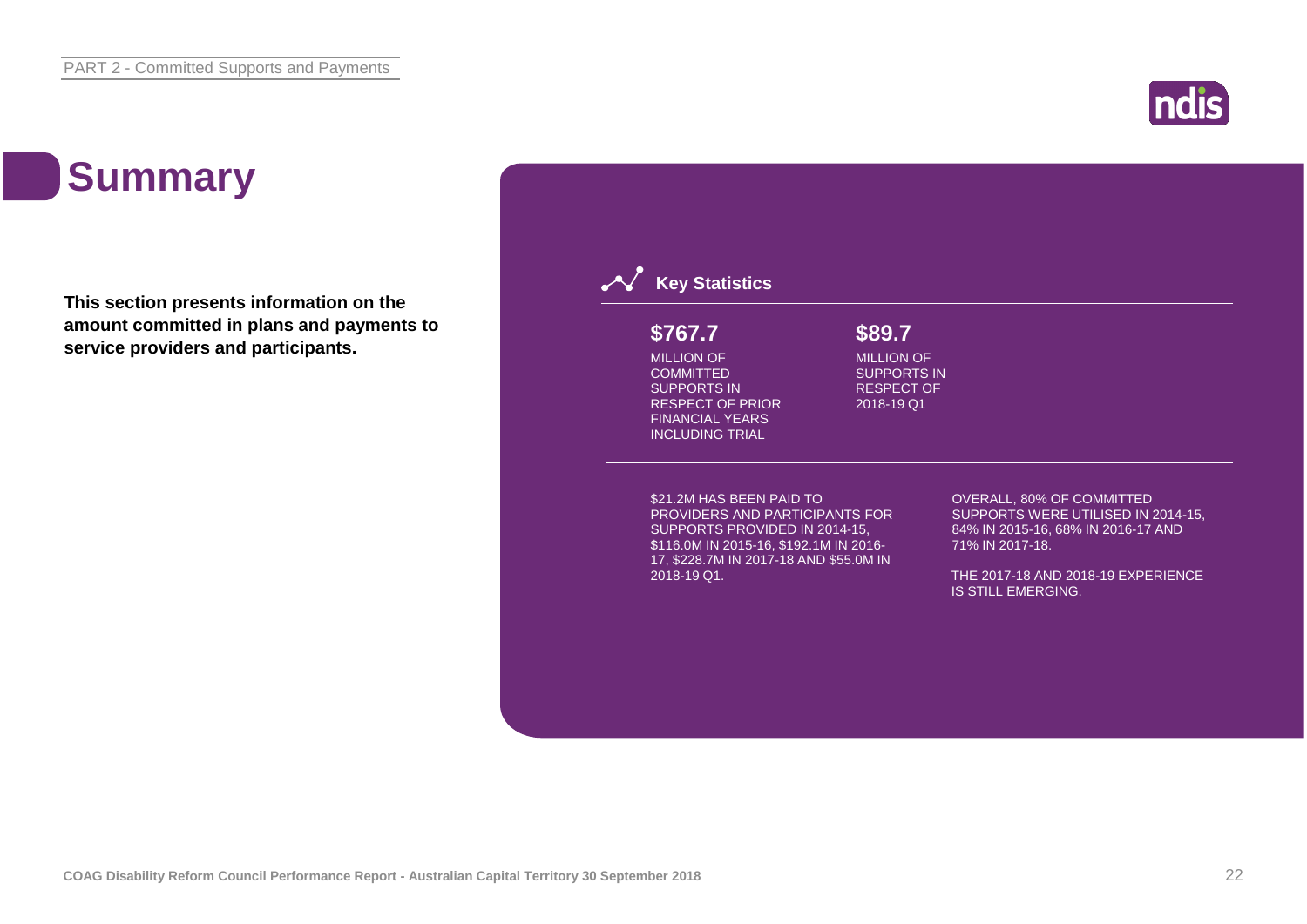

### **Committed Supports and Payments**

**Committed supports by year that the support is expected to be provided, compared with committed supports that have been used (paid).**

**Of the \$857.5 million that has been committed in participant plans, \$613.0 million has been paid to date.**

**In particular, for supports provided in: 2014-15: \$21.2m has been paid 2015-16: \$116.0m has been paid 2016-17: \$192.1m has been paid 2017-18: \$228.7m has been paid 2018-19 Q1: \$55.0m has been paid**

**Committed and paid by expected support year**

| <b>SMillion</b>  |     |      |       |       |       | _2013-14   2014-15   2015-16   2016-17   2017-18   2018-19 Q1 | Total |
|------------------|-----|------|-------|-------|-------|---------------------------------------------------------------|-------|
| 'Total committed | N/A | 26.6 | 138.5 | 282.2 | 320.4 | 89.7                                                          | 857.5 |
| ∣Total paid      | N/A | 21.2 | 116.0 | 192.1 | 228.7 | 55.0                                                          | 613.0 |

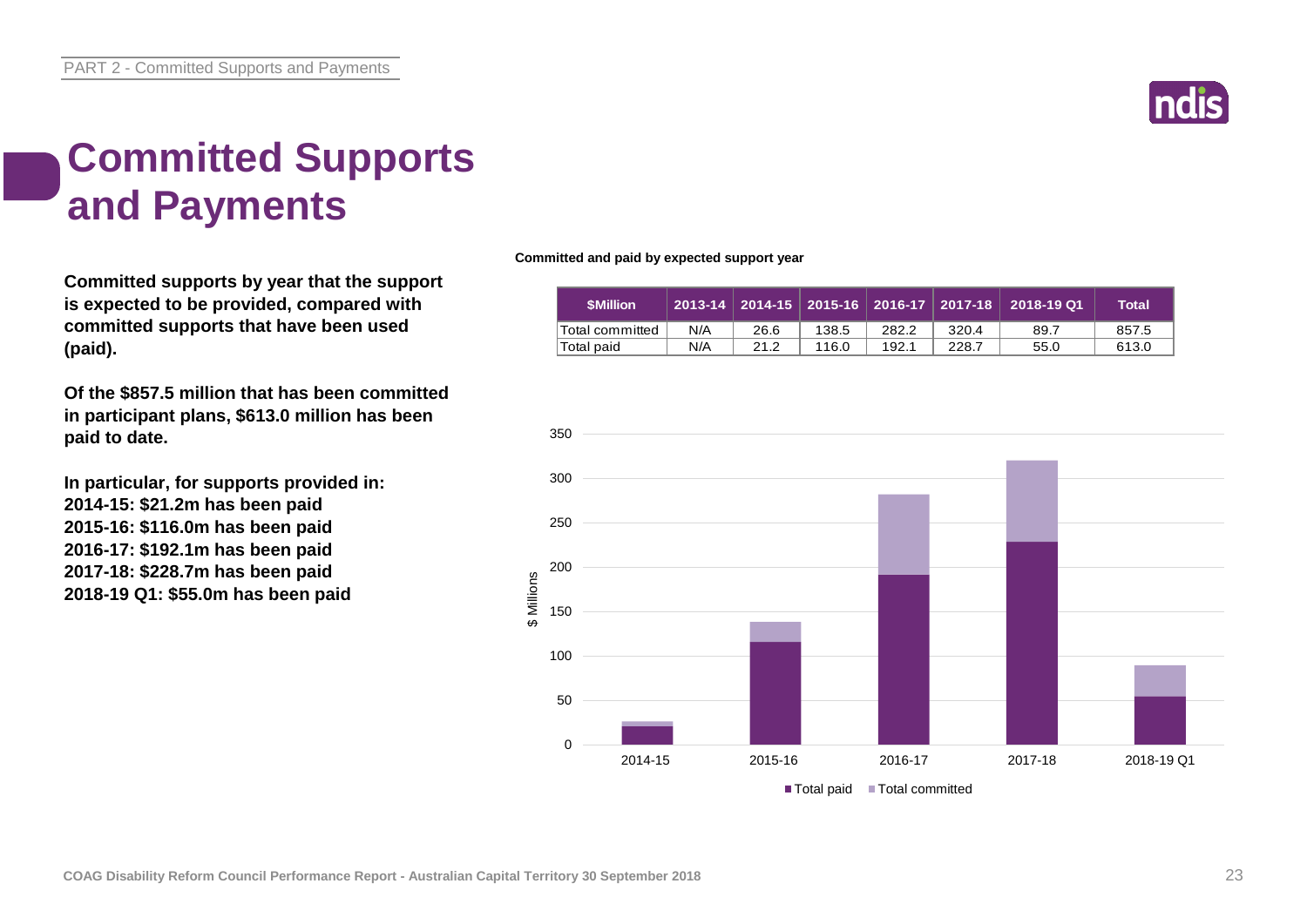

#### **Committed Supports by Cost Band**

**As at September 2018 the average annualised committed supports are consistent with prior quarters when participants with shared supported accommodation (SSA) supports are included.**

**This is also the case when SSA is excluded.**



#### **Distribution of average annualised committed supports by cost band (including SSA)**

**Distribution of average annualised committed supports by cost band (excluding SSA)** 

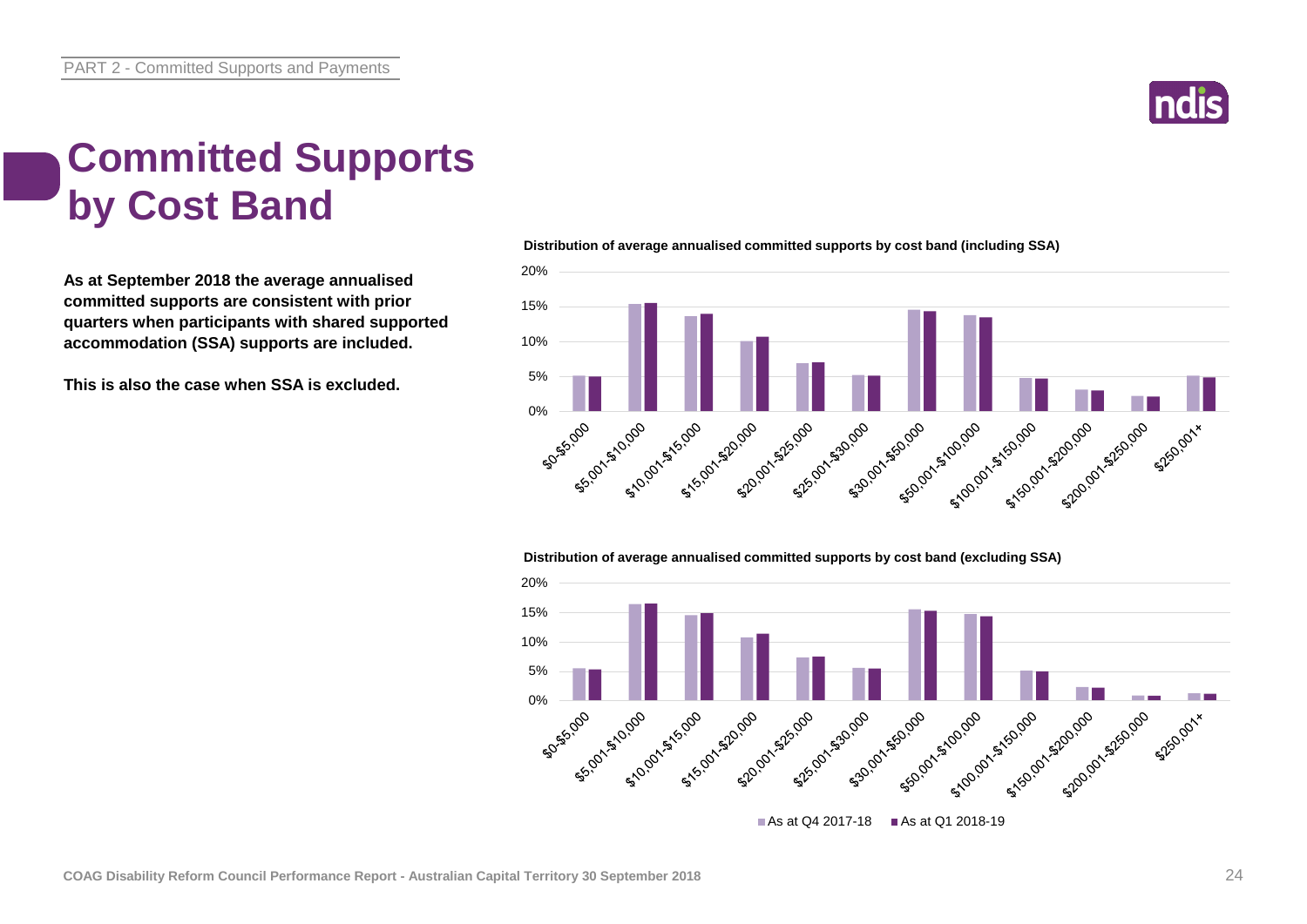

### **Committed Supports by Age Band**

**The average annualised committed supports increase steeply to age 25, stabilise to age 55 and then reduce at older ages.**



**Average annualised committed supports by age band**

Note: The age eligibility requirements for the NDIS are based on the age as at the access request date. Participants with their initial plan approved aged 65+ have turned 65 since their access request was received.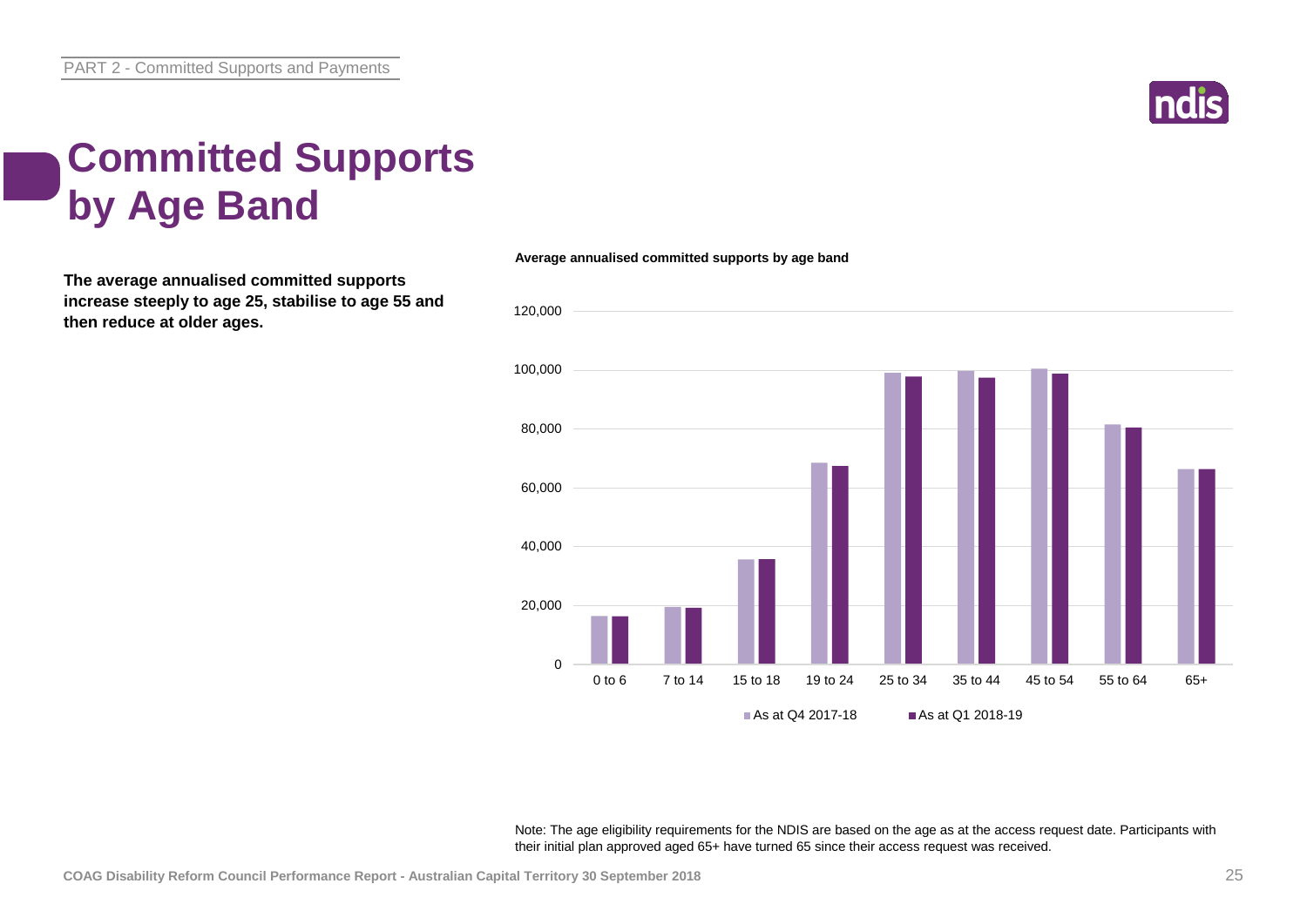

### **Committed Supports by Disability Group**

**Participants with Spinal Cord Injury, Cerebral Palsy and Acquired Brain Injury have the highest average annualised committed supports.**



#### **Average annualised committed supports by primary disability group**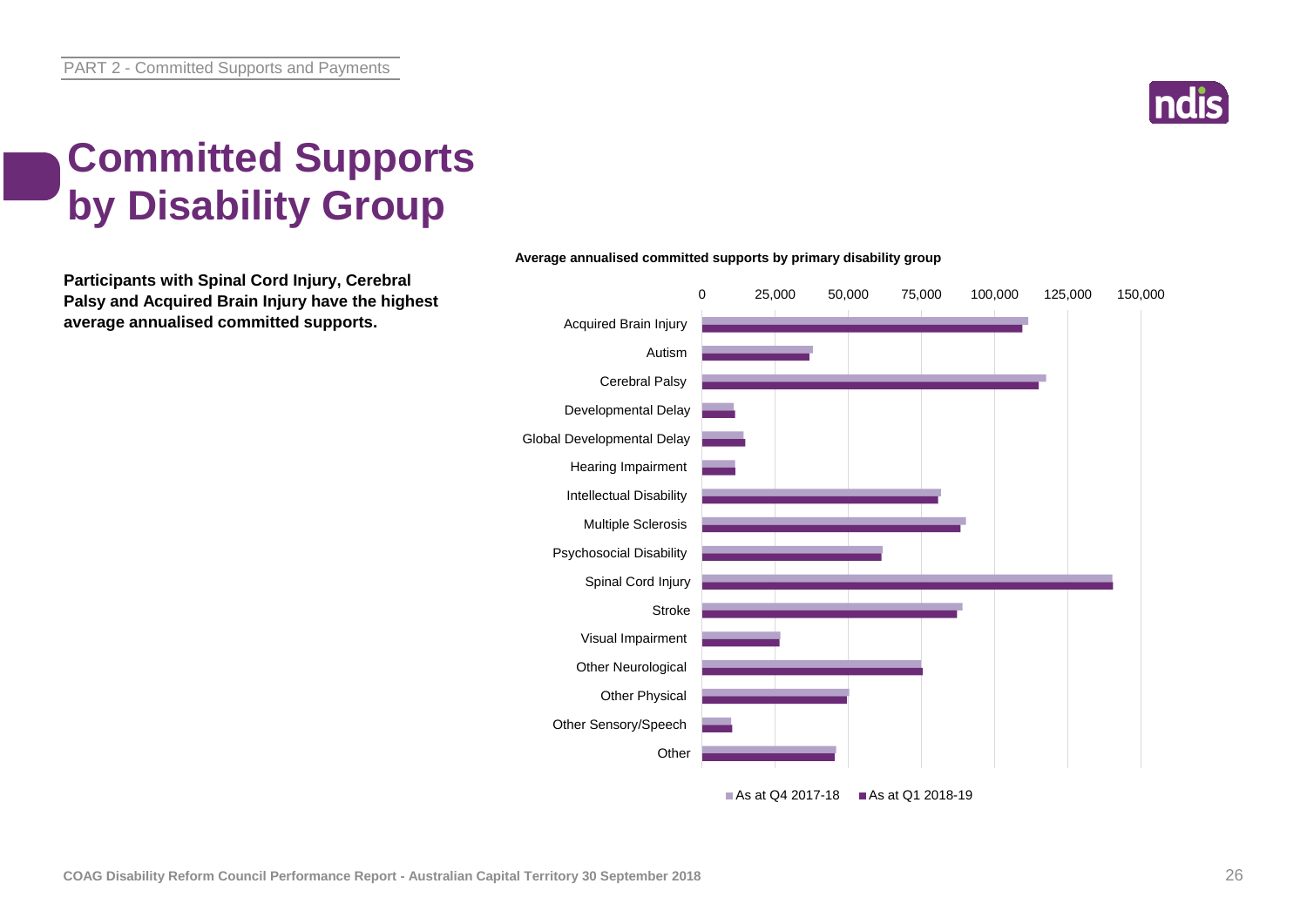

### **Committed Supports by Level of Function**

**The average annualised committed supports generally increase for participants with lower levels of function.**

#### $\Omega$ 25,000 50,000 75,000 100,000 125,000 150,000 175,000 200,000 225,000 250,000 High level of function<br>
High level of function<br>
Medium level of function<br>
Low level of function As at Q4 2017-18  $\blacksquare$  As at Q1 2018-19 1 2 3 4 5 6 7 8 9 10 11 12 13 14 15 High level of function Medium level of function Low level of function

**Average annualised committed supports by level of function**

Note 1: Average annualised committed supports are not shown if there are insufficient data in the group. Note 2: High, medium and low function is relative within the NDIS population and not comparable to the general population.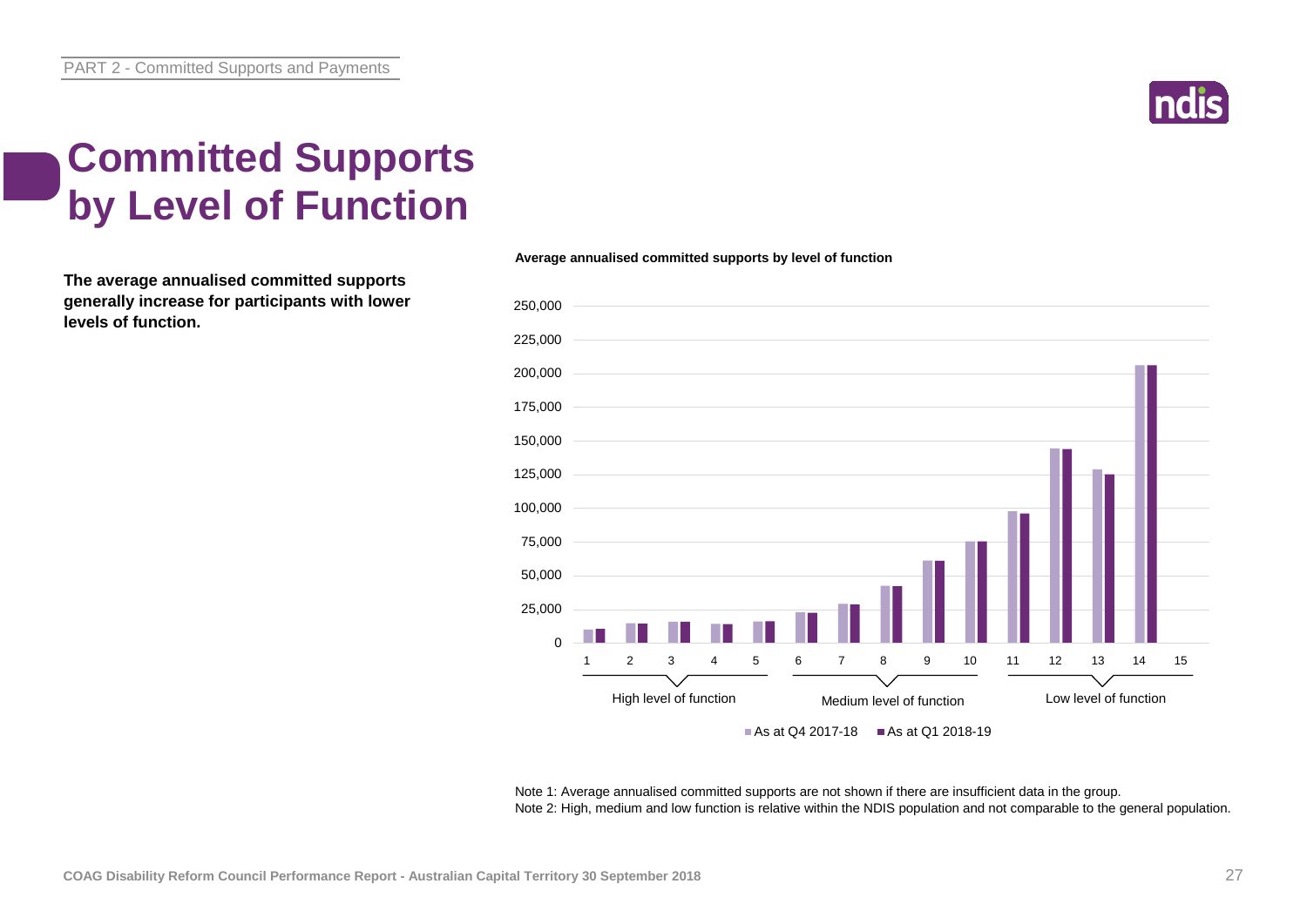**\$ Million**

### **Utilisation of Committed Supports**

**Utilisation of committed supports by year that the support was expected to be provided as at 30 June 2018, compared with 30 September 2018.** 

**As there is a lag between when support is provided and when it is paid, the utilisation in 2017-18 and 2018-19 will increase.** 

**The higher utilisation in earlier years is predominantly driven by higher in-kind supports provided.**

> The utilisation of committed supports in 2017-18 will increase further as there is a lag between when support is provided and when it is paid. The experience for 2018-19 is also still emerging.





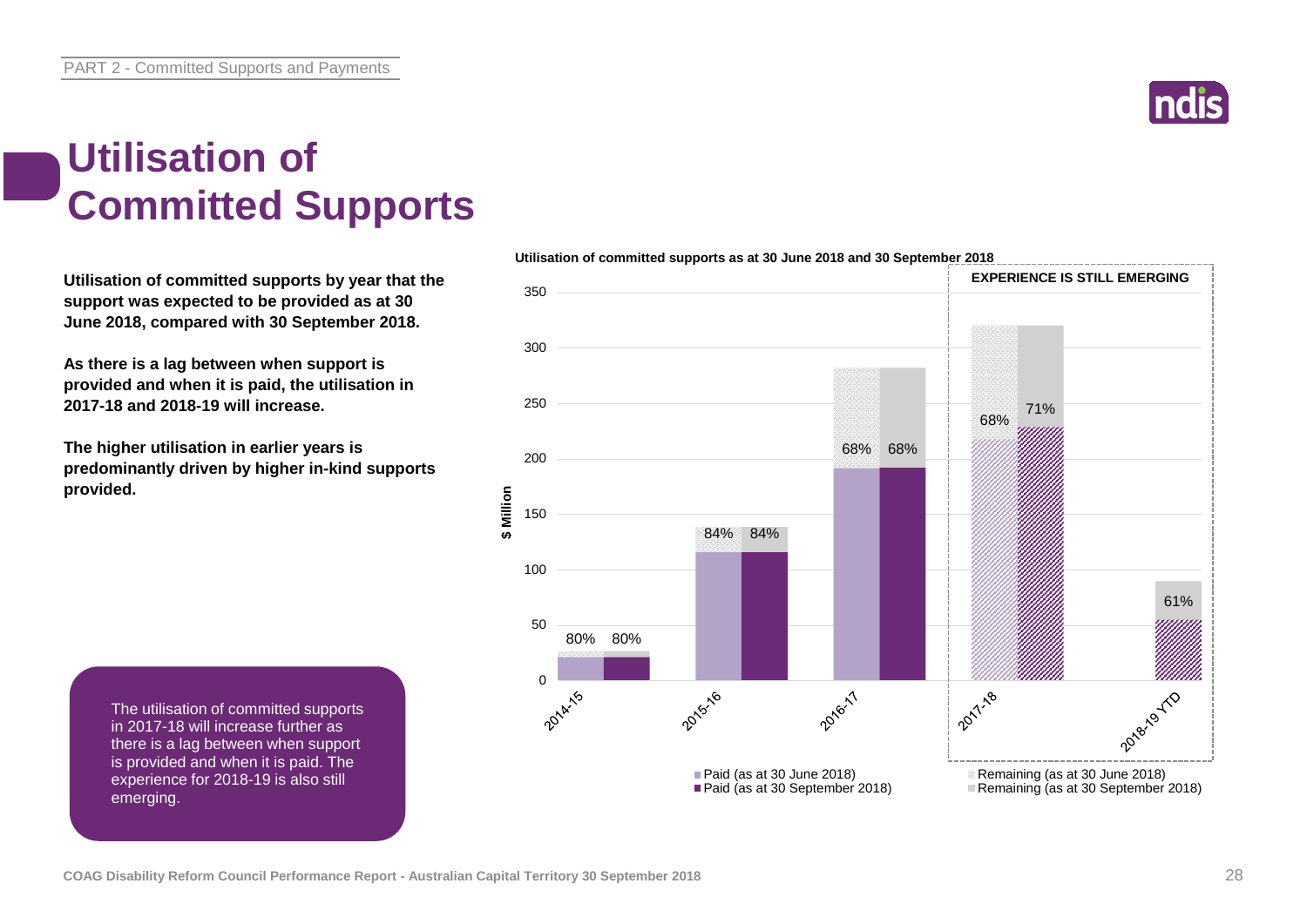# **Providers and Markets**

The scale and extent of the market continues to grow, with a 5% increase in the number of providers during the quarter to 1,424.

33% of approved providers were active in Australian Capital Territory at 30 September 2018, and 67% were yet to have evidence of activity.

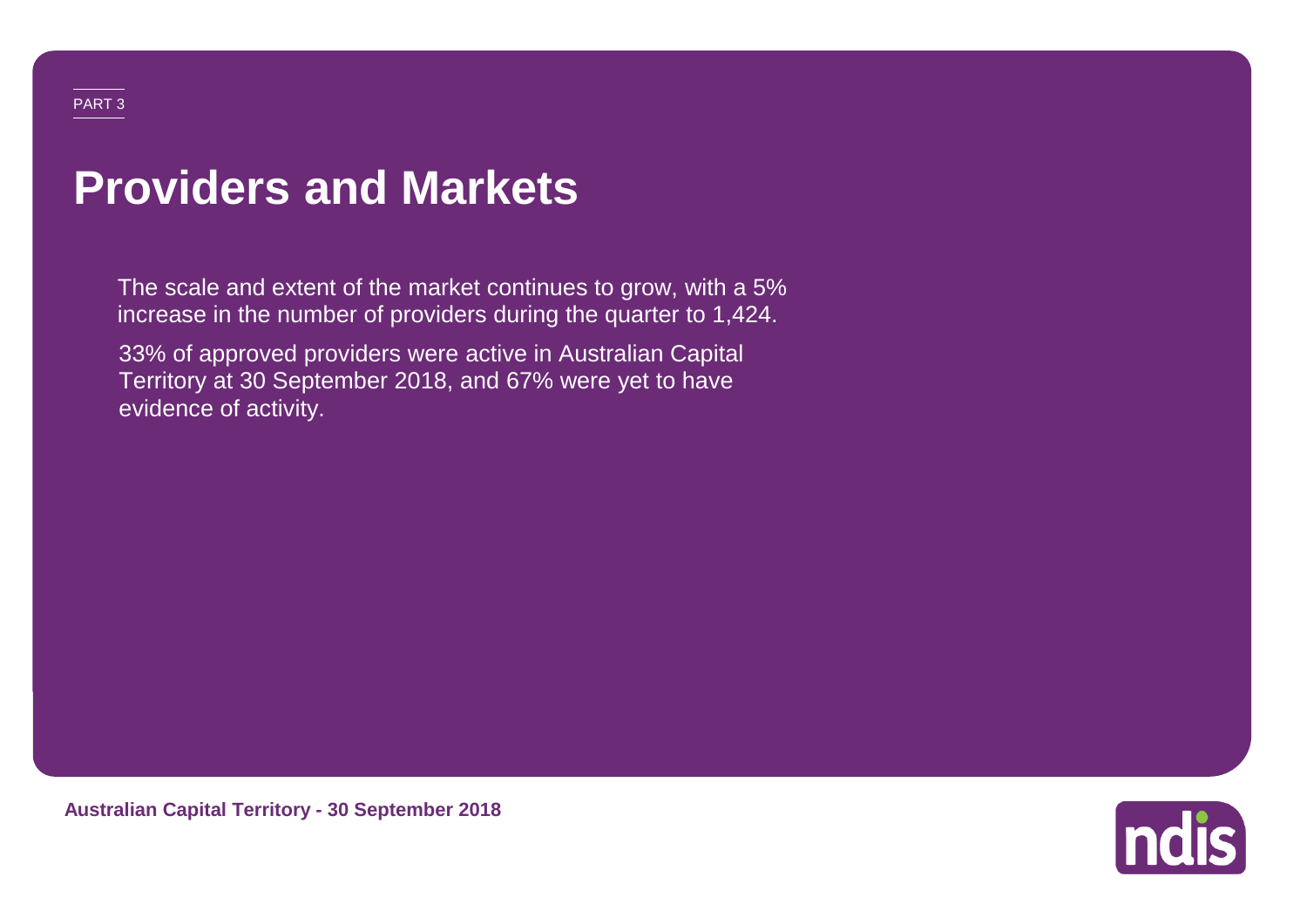### **Summary**

**This section contains information on registered service providers and the market, with key provider and market indicators presented.**

#### **Provider registration**

- **To provide supports to NDIS participants, a service provider is required to register and be approved by the NDIA.**
- **Providers register with the NDIA by submitting a registration request, indicating the types of support (registration groups) they are accredited to provide.**

#### **How providers interact with participants**

- **NDIS participants have the flexibility to choose the providers who support them.**
- **Providers are paid for disability supports and services provided to the participants.**

| 1,424<br><b>APPROVED</b><br>PROVIDERS, 33%<br>OF WHICH WERE<br><b>ACTIVE IN</b><br><b>AUSTRALIAN</b><br><b>CAPITAL</b><br><b>TERRITORY AT 30</b><br><b>SEPTEMBER 2018</b> | 80-90%<br>OF PAYMENTS<br><b>MADE BY THE</b><br><b>NDIA ARE</b><br><b>RECEIVED BY</b><br>25% OF<br><b>PROVIDERS</b> | 24%<br>OF SERVICE<br><b>PROVIDERS ARE</b><br><b>INDIVIDUALS/SOLE</b><br><b>TRADERS</b> | <b>ASSISTANCE</b><br><b>PRODUCTS FOR</b><br>PERSONAL CARE AND<br><b>SAFETY HAS THE</b><br><b>HIGHEST NUMBER OF</b><br><b>APPROVED SERVICE</b><br>PROVIDERS.<br><b>FOLLOWED BY</b><br>PERSONAL MOBILITY<br><b>EQUIPMENT AND</b><br><b>THERAPEUTIC</b><br><b>SUPPORTS</b> |
|---------------------------------------------------------------------------------------------------------------------------------------------------------------------------|--------------------------------------------------------------------------------------------------------------------|----------------------------------------------------------------------------------------|-------------------------------------------------------------------------------------------------------------------------------------------------------------------------------------------------------------------------------------------------------------------------|
|                                                                                                                                                                           |                                                                                                                    |                                                                                        |                                                                                                                                                                                                                                                                         |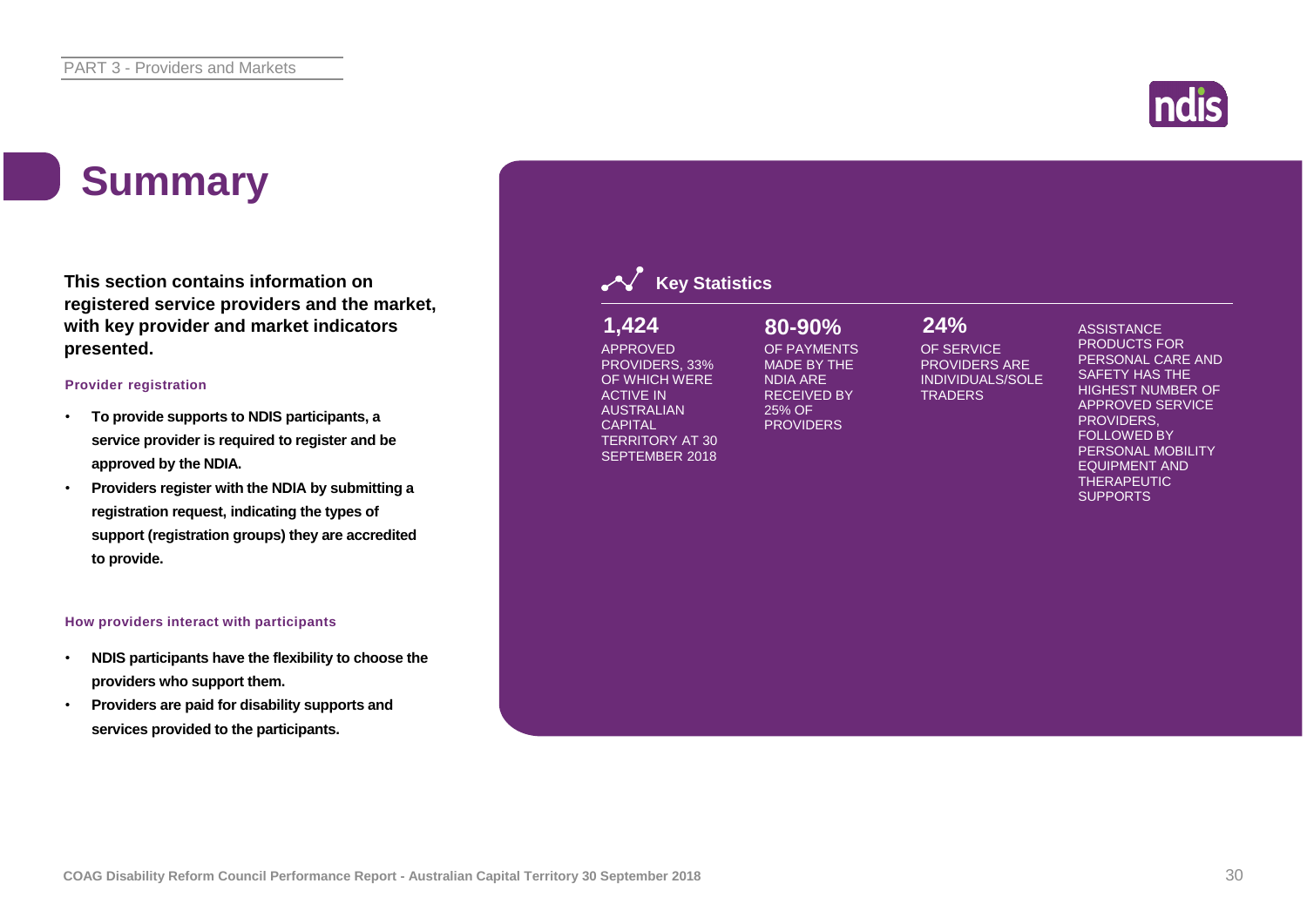#### **Providers over time**

**As at 30 September 2018, there were 1,424 registered service providers, of which 343 were individual/sole trader operated businesses and 1,081 were companies or organisations.**



#### **Approved providers over time by type of provider**



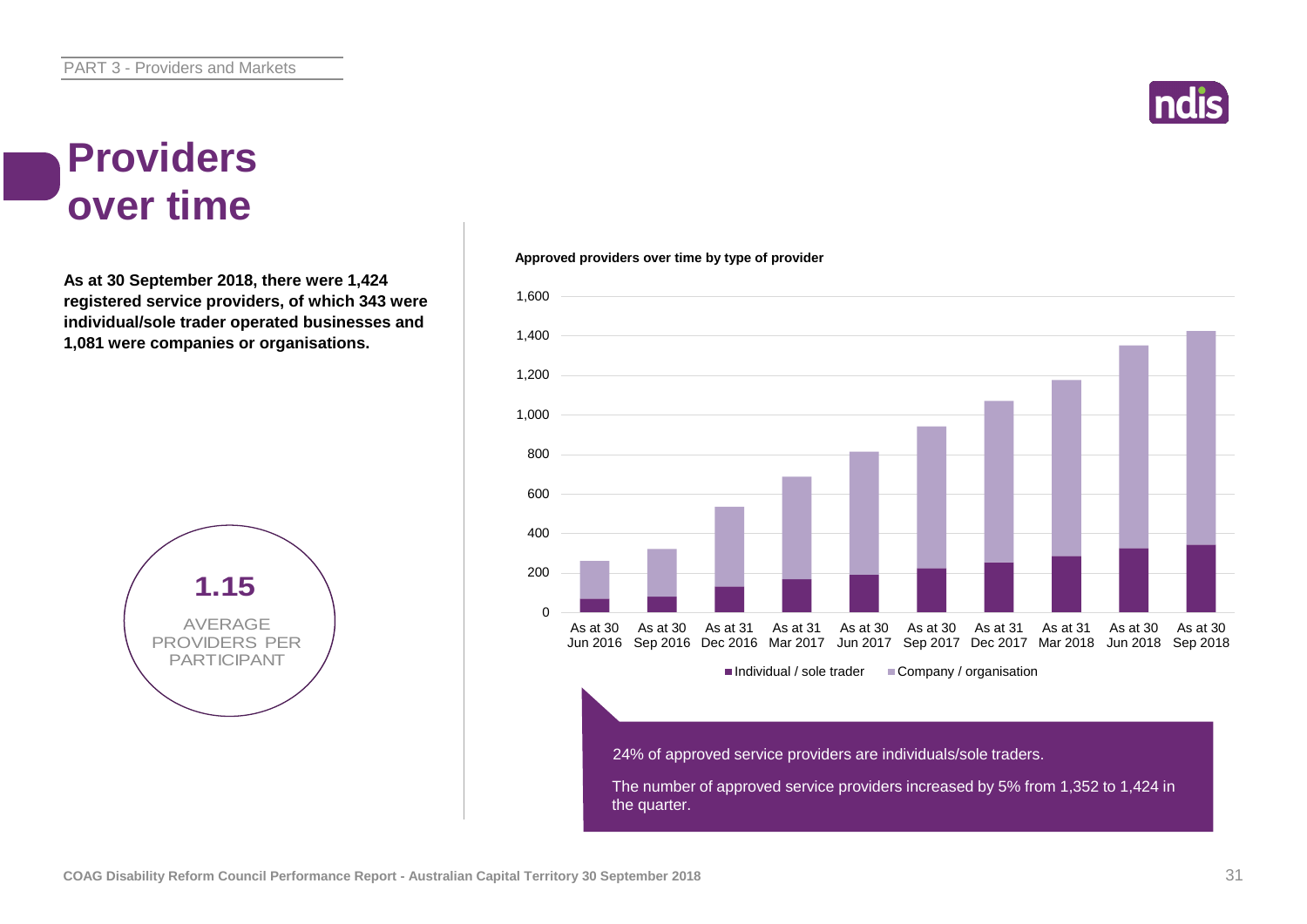**supports in the quarter.**

**Providers**



# **As at 30 September 2018, 33% of providers were active and 67% were yet to have evidence of activity. Of all providers, 151 began delivering new Change in the activity status of providers. Proportion of Active Active (33%) PROPORTION OF ACTIVE / INACTIVE PROVIDERS**



**Not yet active (67%)**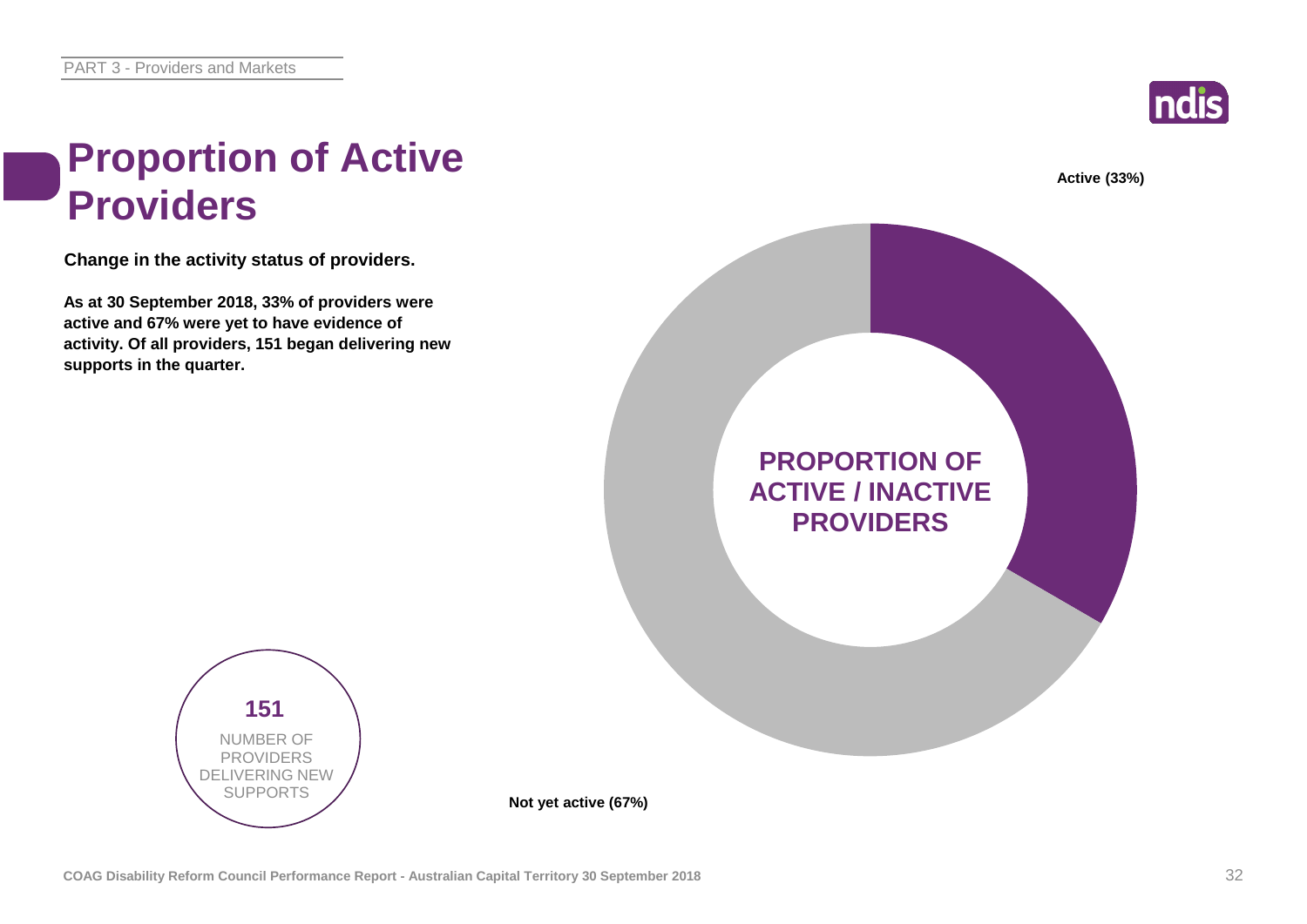

### **Approved Registration Groups**

**The number of approved providers has increased for most registration groups over the quarter.**

**The registration groups with the largest numbers of approved providers continue to grow:**

- **Assistance products for personal care and safety: from 397 to 431 (9% increase)**
- **Personal Mobility Equipment: from 287 to 305 (6% increase)**

**• Therapeutic Supports: from 275 to 289 (5% increase)**

- **Household Tasks: from 255 to 281 (10% increase)**
- **Assistive equipment for recreation: from 217 to 238 (10% increase)**



As at 30 September 2018 As at 30 June 2018

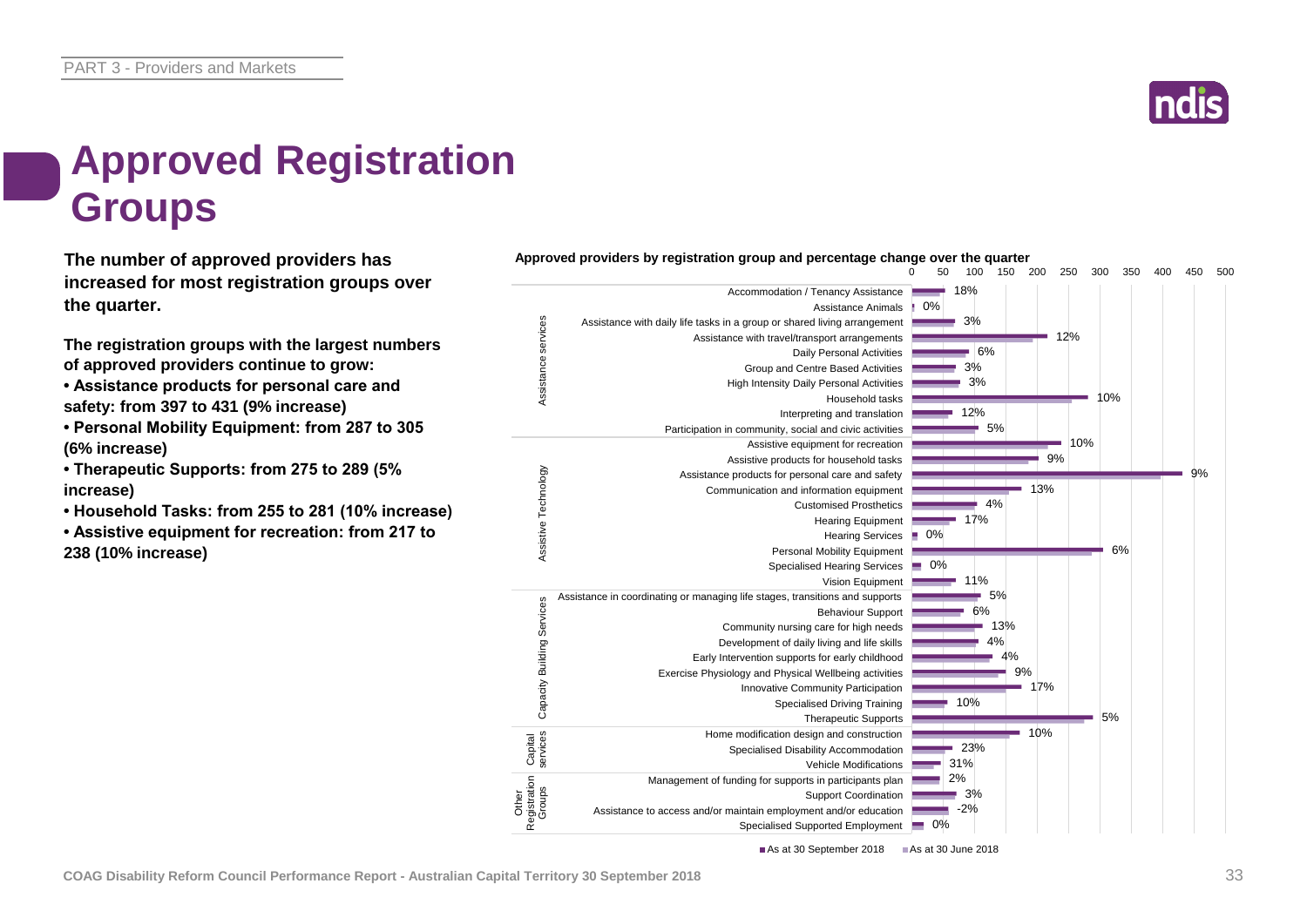

### **Active Registration Groups**

**The number of active providers in each registration group has increased for most registration groups over the quarter.**

**The registration groups with the largest numbers of active providers continue to grow:**

**• Therapeutic Supports: from 177 to 190 (7% increase)**

**• Household tasks: from 93 to 102 (10% increase)**

**• Assistance products for personal care and safety: from 75 to 87 (16% increase)**

**• Assistance in coordinating or managing life stages, transitions and supports: from 72 to 76 (6% increase)**

**• Participation in community, social and civic activities: from 69 to 72 (4% increase)**



As at 30 September 2018 As at 30 June 2018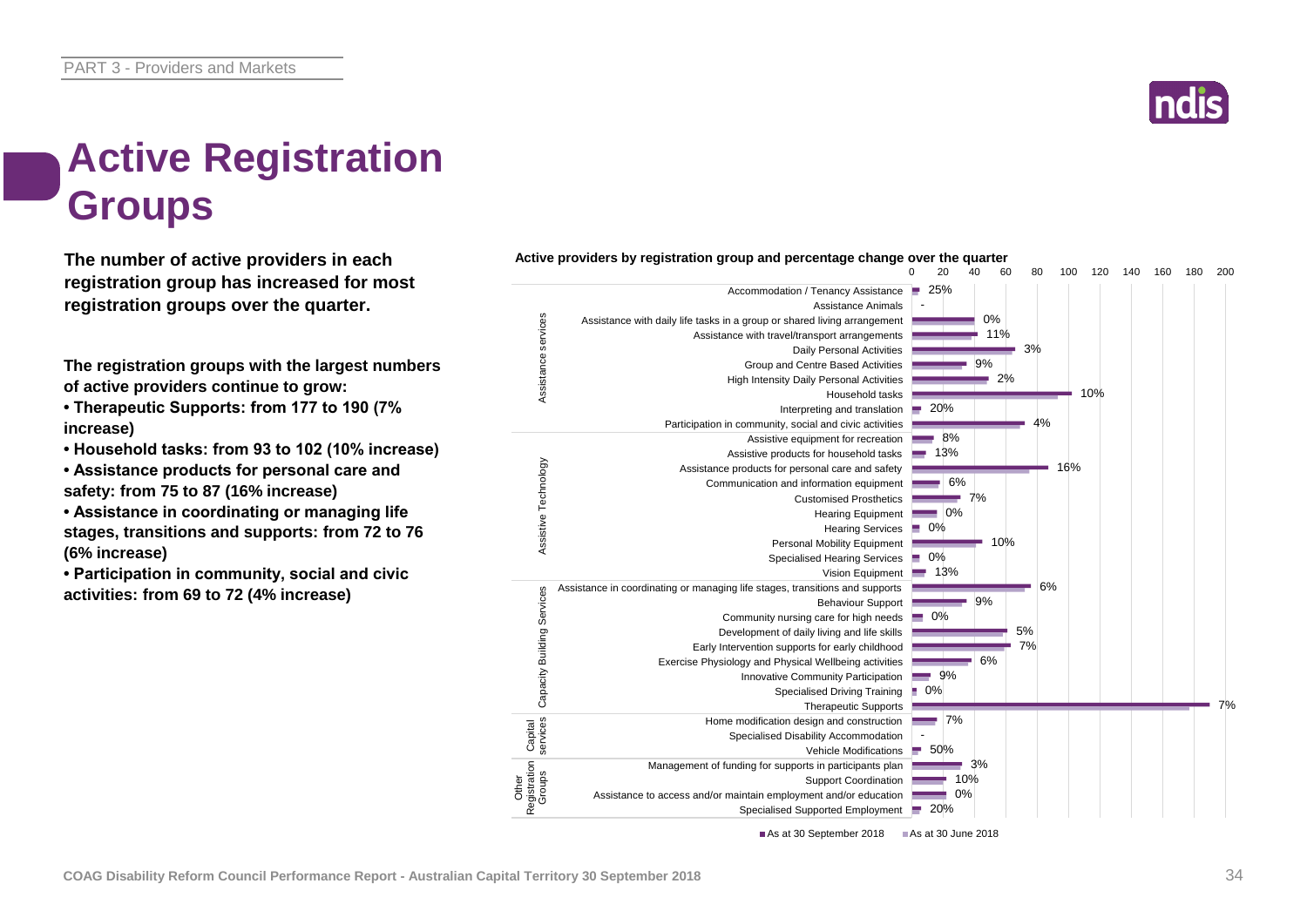

### **Market share of top providers**

**the dollars paid for major registration groups.**



**25% of service providers received 80-90% of Market share of the top 25% of providers by registration group.**

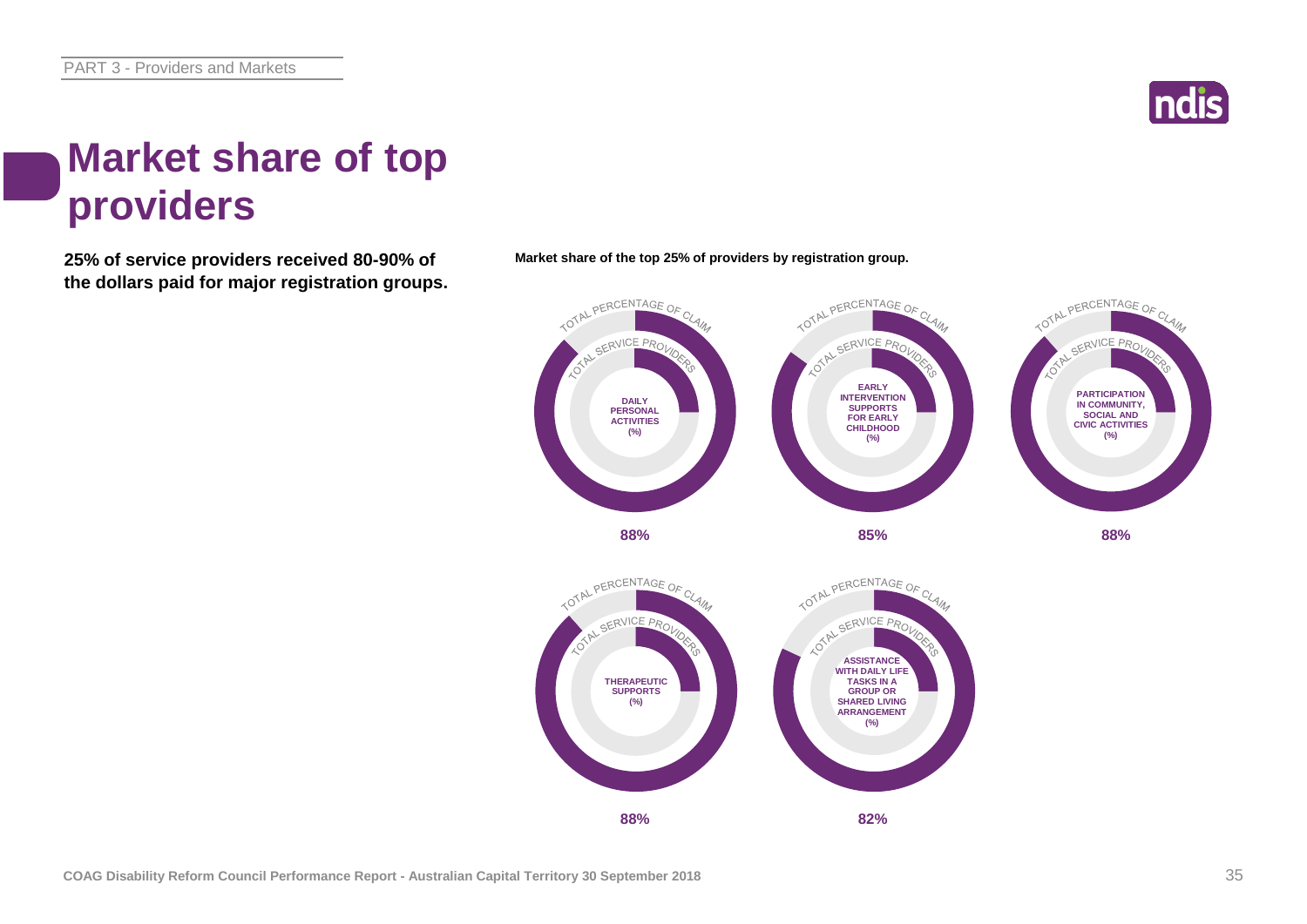# **Information, Linkages and Capacity Building**

Information, Linkages and Capacity Building was covered in the national version of the COAG Quarterly Performance Report.



**Australian Capital Territory - 30 September 2018**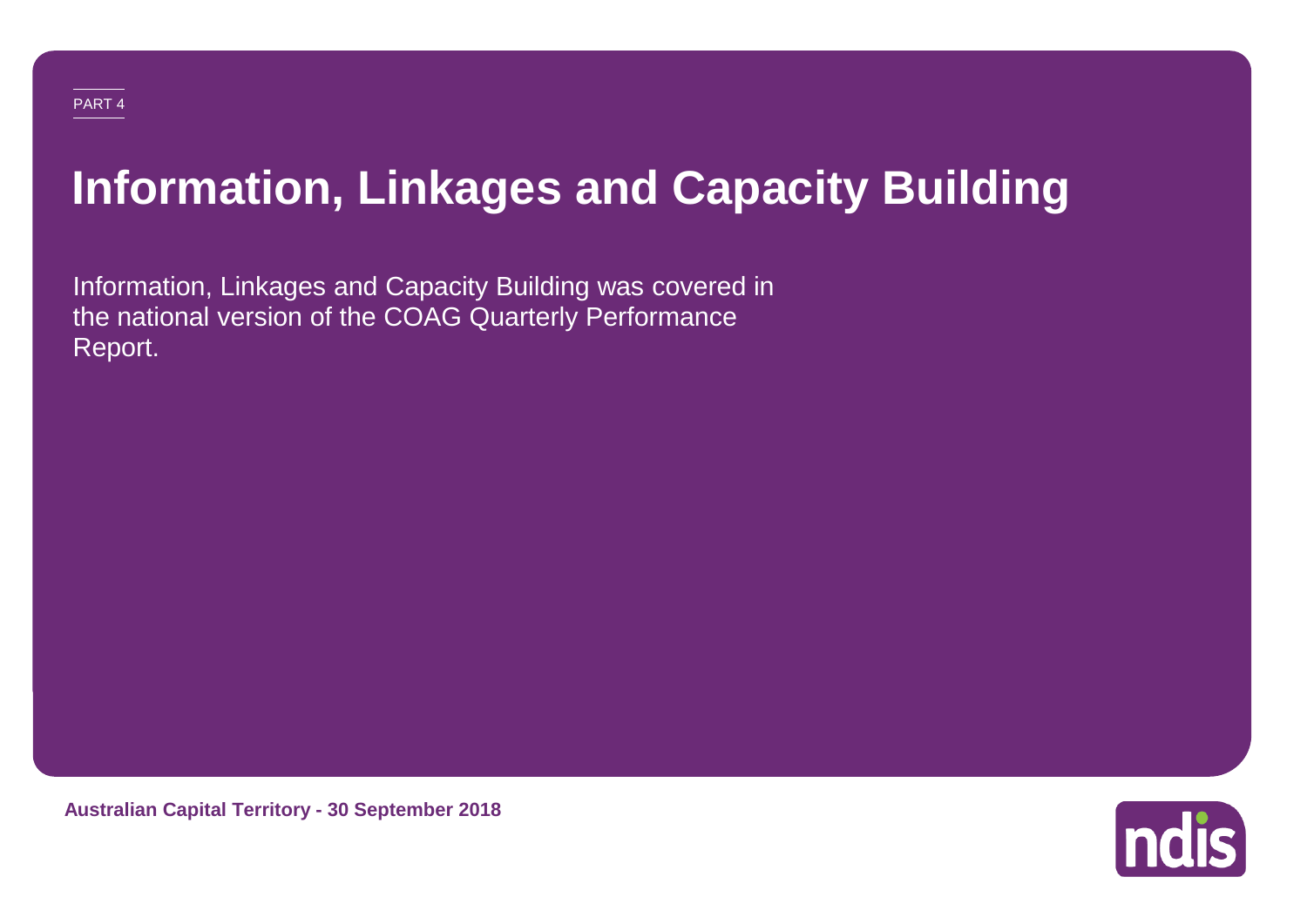#### PART 5

# **Mainstream Interface**

The proportion of participants entering in the current quarter and accessing mainstream services is consistent with prior quarters.



**Australian Capital Territory - 30 September 2018**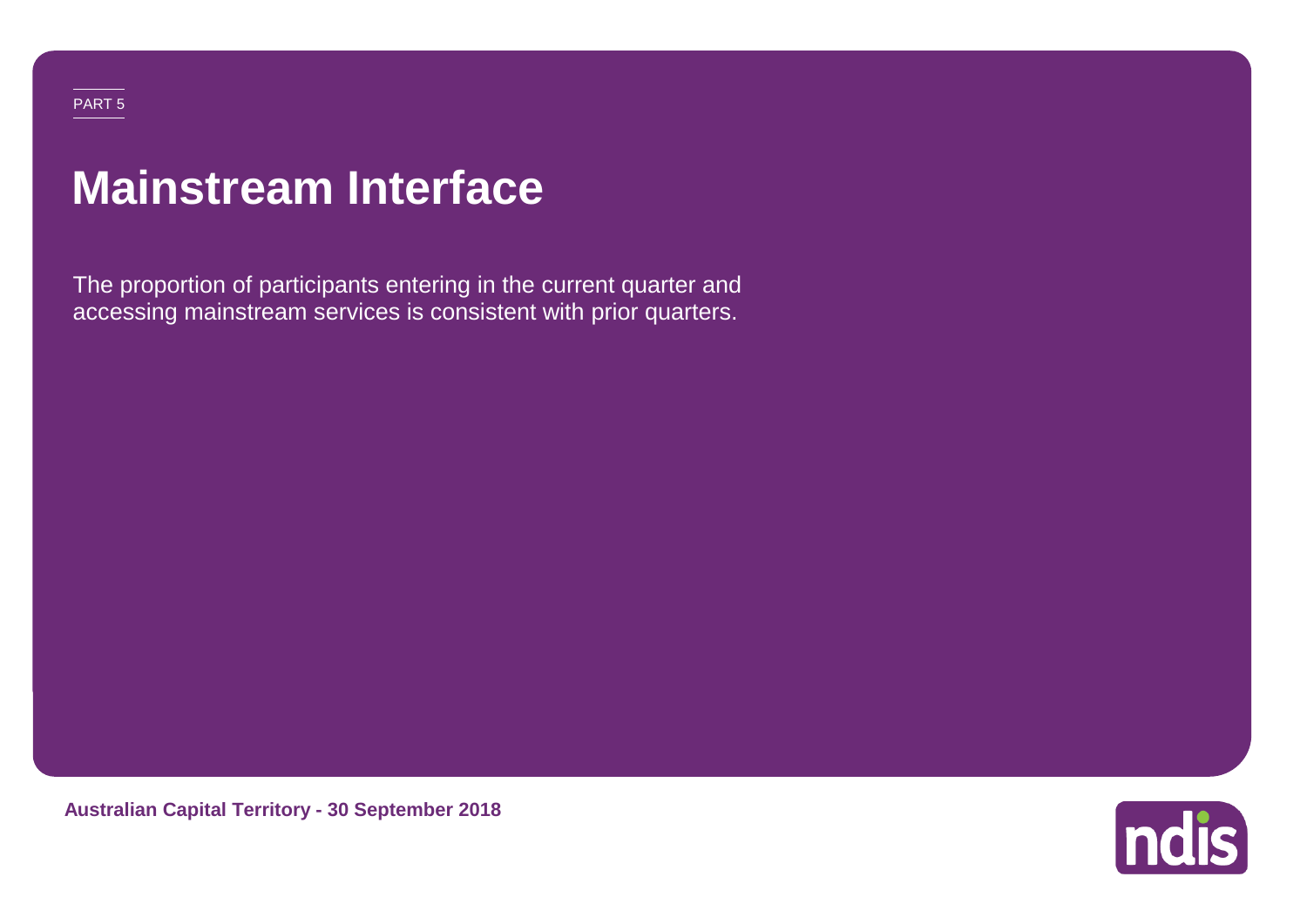

### **Mainstream Interface**

**87% of active participants with a plan approved in 2018-19 Q1 access mainstream services. This is consistent with prior quarters. Participants are accessing mainstream services predominantly for health and wellbeing, lifelong learning and daily activities.**